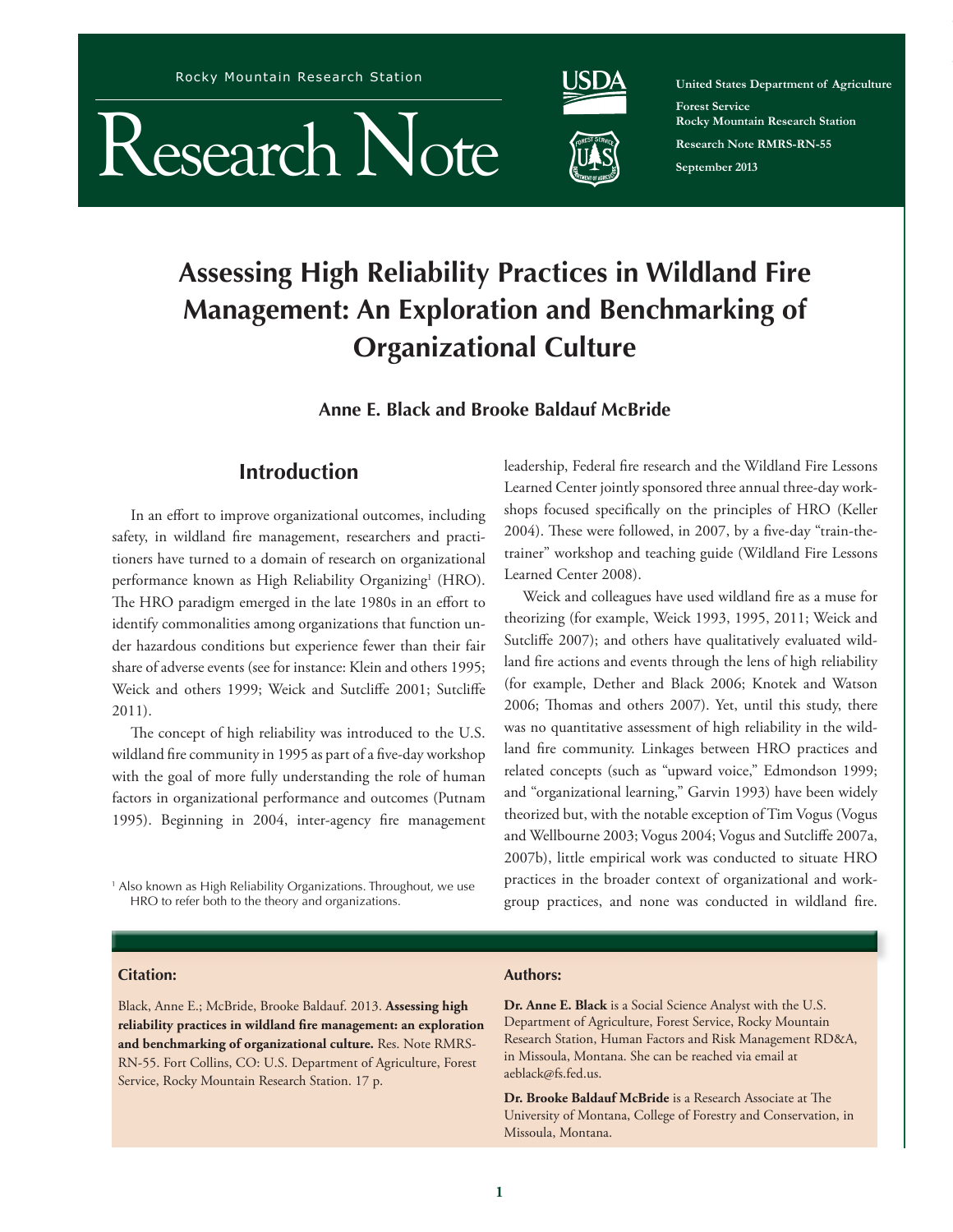Thus, in 2007, the first author initiated a collaborative effort to empirically establish the status of HRO practices in Federal wildland fire operations. The purposes of this study were to:

- • develop the first comprehensive portrait of HRO practices in wildland fire,
- understand the relationships between HRO practices and those of other theoretically related organizations and workgroups describing high performance, and
- consider the implications of these findings on HRO theory and wildland fire management.

Understanding how HRO behaviors and related practices are structured in this community may lead to a clearer understanding of how safe and reliable performance emerges and may inform the specific practices and behaviors needed for further improvement.

This project has progressed in a series of phases, beginning with qualitative study and brief descriptive analysis. Initial efforts were used for some theorizing (such as Barton and Sutcliffe 2008, 2009), but development and exploration of the benchmark, practical model building and discussion of theoretical implications was only recently undertaken.

The purpose of this Note is to present the conceptual basis of our effort, describe the survey instrument, and present resulting emergent constructs that form the basis of subsequent analysis. After defining high reliability, we situate wildland fire in the HRO cosmology; briefly review previously studied relationships among high reliability, human resource practices, and related organizational practices; and construct a conceptual model driving development of our survey instrument and analysis. We then present initial results of the structure of these practices in the Federal wildland fire community.

## *Defining High Reliability*

Typical high reliability organizations operate in uncompromising environments in which even small errors, oversights, or deviations from expectations may quickly propagate into disasters of significant magnitude. HROs are commonly described as suffering "less than their fair share of accidents" (Weick and Sutcliffe 2001). Teams and organizations that operate with high reliability are able to quickly identify undesired developments and contain them. Weick and others (Weick and others 1999; Weick and Sutcliffe 2001, 2007) described these functions as processes of anticipation and resilience, as mindfulness, and in terms of five principles (suites of practices) in which organizational members:

1. examine and track small failures as a window of health on the system (*preoccupation with failure*),

- 2. resist oversimplification and assumptions about what is faced (*reluctance to simplify*),
- 3. seek rich knowledge about current operations and their effects (*sensitivity to operations*),
- 4. develop a deep repertoire to manage unexpected events (*commitment to resilience*), and
- 5. take advantage of expertise wherever that lies, regardless of who holds it (*deference to expertise*).

(See Sutcliffe [2011] for an in-depth discussion of each of these attributes.)

HRO theorizing continues to evolve as researchers and practitioners explore the boundaries and features of HROs. Since the concept was initially articulated (in naval aircraft carriers, Rochlin and others 1987; air traffic control systems, LaPorte 1988), researchers have sought to understand:

- 1. how HROs differ from other types of organizations or do not (for example, Vogus and Welbourne 2003; Weick 2011);
- 2. how different industries structurally organize for high reliability (for example, space missions, Vaughan 1996; nuclear power plant operations, Marcus 1995, Bourrier 1996; health care, Wilson and others 2005, Carroll and Rudolph 2006, Vogus and Sutcliffe 2007a); and
- 3. how HRO concepts relate to other organizational practices (for example, human resources, Vogus 2004, Baker and others 2006; mindfulness, Vogus and Sutcliffe 2012).

Amidst this diversity, tracking organizational conditions may provide clarity (Table 1), particularly regarding:

- • work-risk environment, technologies, suites of actors, and types of interdependencies (coupling);
- measures of performance, focus of safety and reliability, and organizational structure; and
- • whether certain HRO principles and/or practices are emphasized over others.

We briefly compare these conditions in previously reported organizations with wildland fire to situate this industry within the HRO cosmology.

## **Work-risk environment, technologies, suite of actors, types of coupling**

Traditionally, HROs are thought to share particular workrisk environments that differ from other industries. The challenge of distinguishing behaviors developed by HROs to manage their specific work-risk environment has resulted in a rich diversity of theoretical and practical perspectives, including debate as to whether other industries can or should aspire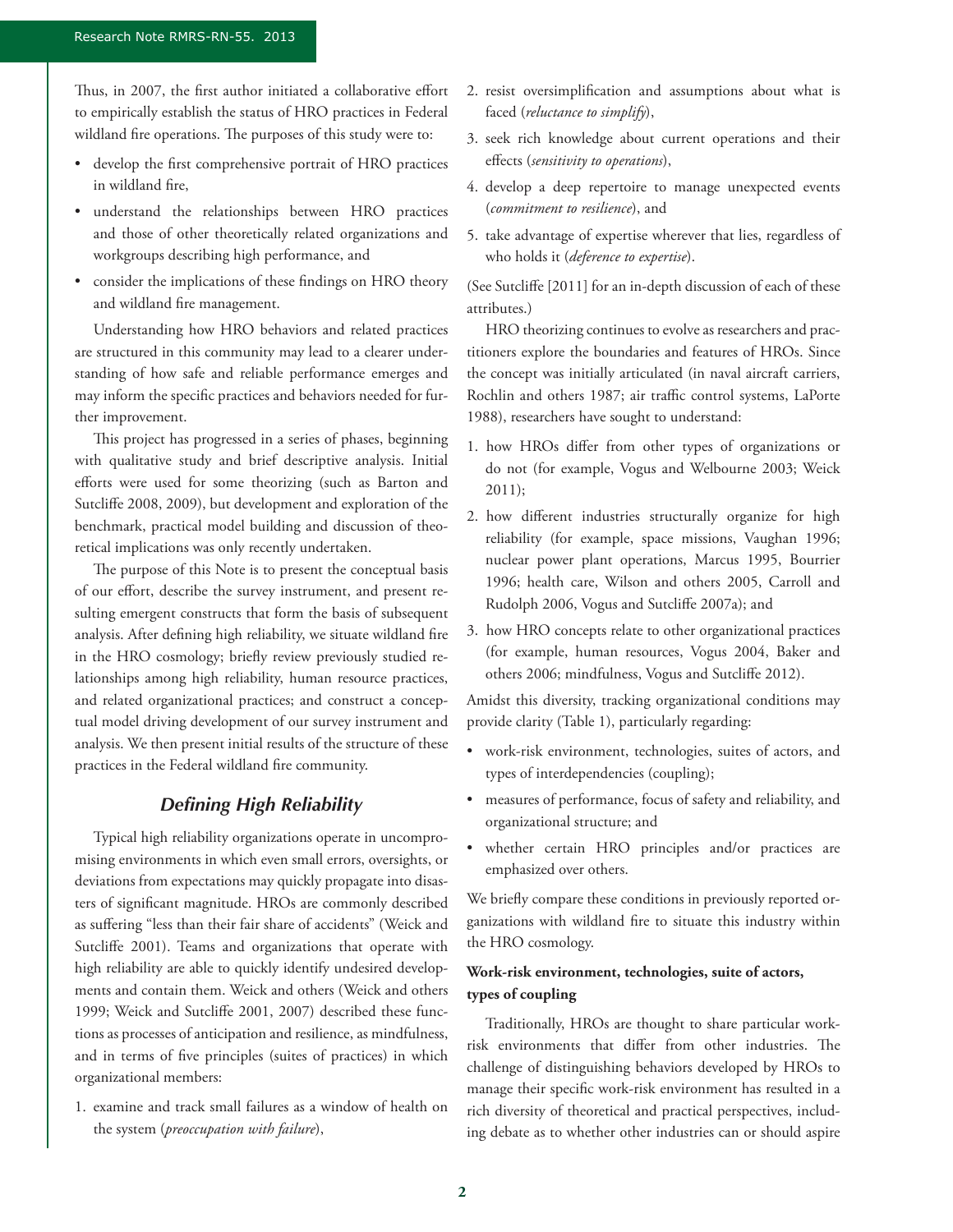|                        | Naval aircraft carrier | Software startup    | <b>Health care</b> | <b>Wildland fire</b>                      |
|------------------------|------------------------|---------------------|--------------------|-------------------------------------------|
| Work-risk environment: |                        |                     |                    |                                           |
| Human life             | High                   | Low                 | High               | <b>High</b>                               |
| Property               | High                   | Low                 | Low                | High                                      |
| Environment            | High                   | Low                 | Low                | Low-med                                   |
| Organization           | Low                    | High                | Low                | Mostly Low                                |
| Technology             | Stable, complex        | Emergent, complex   | Stable, complex    | Various, various                          |
| Actors:                |                        |                     |                    |                                           |
| Number                 | Stable,                | Dynamic,            | Stable,            | Dynamic,                                  |
| Relationship - quality | Stable, robust         | Fluid               | Stable             | Fluid, fragile                            |
| Relationship - type    | Many-to-one            | Many-to-one         | Many-to-many       | Many-to-many<br>Many-to-one<br>One-to-one |
| Coupling:              |                        |                     |                    |                                           |
| Human-human            | Tight                  | Variable            | Tight              | Loose-tight                               |
| Human-technology       | Tight                  | Variable            | Tight              | Loose-tight                               |
| Greatest risk          | Internal               | External            | Internal           | External, Internal                        |
|                        | Tech-human             | environment         | Human-human        | environment,                              |
|                        | Human-human            |                     |                    | Human-human                               |
| Schulman's Typology    | Holistic               | Holistic            | Decomposable       | Both                                      |
| Vogus & Welbourne      | High reliability       | Reliability-seeking | High reliability   | Both                                      |

**Table 1—**Emerging matrix of Highly Reliable Organization types.

(Sources: Rochlin 1993; Klein and others 1995; Schulman 1993; Vogus and Welbourne 2003)

to emulate the practices of HROs (see for instance, Hopkins 2007).

On naval aircraft carriers and in nuclear power plants, errors often cause significant loss of human life and property as well as ecological damage. These organizations grapple with complex but stable technology and a stable, consistent suite of actors. There is tight coupling (dependencies in time and process) between human actors and in human-technology and technology-technology interactions (see for instance, Roberts 1990). Greatest risk tends to occur at the technology-human interface and in the dependencies among multiple actors.

In wildland fire, errors (missed signals or ineffective response, cascading misalignments or ineffective communications regarding goals, priorities, and/or existing and developing conditions) can quickly escalate into political, ecological, and/ or human safety catastrophes. Technology varies from simple, rudimentary, and stable (hand tools, bull dozers) to rapidly changing, sophisticated systems (communications systems, aircraft). The suite of actors varies from small and stable to large and dynamic. While smaller incidents are generally managed by local units with local personnel, the larger the incident the greater the number of actors, and the longer the incident the more hand-offs between sequential teams. On larger incidents, personnel must be called in from elsewhere for assignments of up to 14 days. Thus, the suite of actors may constantly change as temporary teams operating at various hierarchical levels come together and then disperse over the course of the event. Human-human and human-technology interactions also vary.

Some are loose with considerable opportunity for redundancy and resiliency and considerable independence, such as interactions between similar workgroups at the same operational level. Others are tight with little to no room for resiliency, such as flight operations in which multiple relays/technologies are necessary to enable communications between field operations and central command. Greatest risk tends to emerge from several locations:

- • less predictable and uncompromising physical environment in which there are often rapidly escalating interactions between fire, topography, and weather;
- • severe topography that impairs communication and movement;
- wear-and-tear such an environment has on human actors; and
- social environment of complex, dynamic, sometimes conflicting and often fragile social and political relationships between the managing group and affected external parties.

## *Performance, Safety, and Reliability and Organizational Structure*

Klein and others' (1995) use of Schulman's (1993) organizational culture typology to assess several HROs provides one way to organize such variability. The authors found differences in organizational structure and culture depending upon the structures and behaviors most critical to cultivate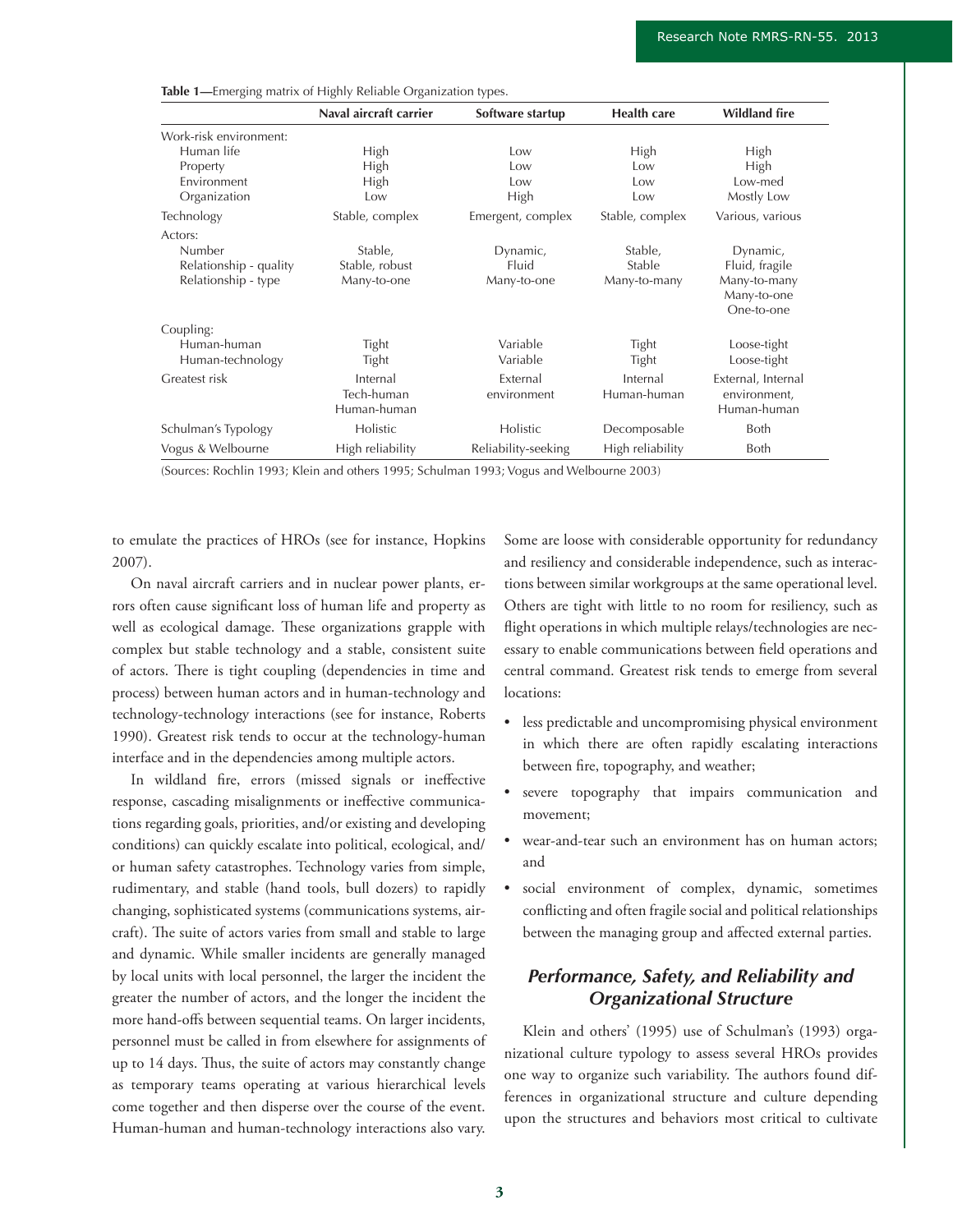and maintain safety. Some were essentially "decomposable"— "actions and analyses to ensure safety are localized"; others were "holistic"—"actions and analyses to ensure safety are system-wide" (1995:791). This necessitates understanding the foci of safety and reliability, their relationship to performance, and implications for organizational structure—holistic or decomposable. Taking performance first, although performance is, in its positive aspect, safe and the goal is reliable safety (as several researchers have pointed out), reliability and safety are not always analogous (for example, Carroll and Rudolph 2006; Hopkins 2007). Similar to precision and accuracy, one may reliably produce unsafe results. Here, we equate high performance and high reliability and interpret this to mean the consistent (reliable) production of acceptable (safe) outcomes with only rare occurrences of unintended consequences amplifying into catastrophes (such as injury, death, or significant damage to ecological or real property or institutional relationships).

For nuclear power plants and naval aircraft carriers where the safety of all is achieved through the safety of tightly connected individual actors, the necessary organizational structure is holistic. Processes and practices are created to ensure broad, shared understanding of system function and loci of expertise. In nuclear power plants, for example, all work to ensure the safety of a single entity: the entire plant. On an aircraft carrier, many distributed systems must coordinate closely toward a single point of action: sequential take-off or landings of different, individual pilots and aircraft. Yet, it is not just strongly hierarchical organizations that need to be holistic. Software start-ups, the epitome of distributed decision making and localized innovation, also require holistic organization since the focus of protection is the organization, even as many individual members and teams may fail, frequently, without impairing organizational performance and survival. We might simplistically conceptualize these in terms of the number of actors in the system to the focus. As such, these all describe a many-to-one relationship.

Health care, in contrast, requires a decomposable structure: safety and performance is measured by the health of each patient, but this is a result of safe actions by multiple, interdependent individual actors and teams. We might characterize these as many-to-many relationships.

In wildland fire, safety is most often conceived of in terms of human well-being, although there are currently untracked performance objectives regarding ecology, finances, and organizational relationships. Each of these has a different scale of interest (that is, focus on safety and reliability): human catastrophes in wildland fire tend to be localized, (affecting a

single unit—individual, aircraft, crew or division, or the public); political catastrophes tend to be general (affecting not just the incident management team and local unit, but the entire parent organization); and ecological catastrophes may be at any scale. A catastrophe may or may not impair incident-wide operations or alter other performance outcomes. In wildland fire, then, the risk of human mortality due to error or misidentification is high, the level of technology varies, the risk to programmatic stability varies with external opinion, and risk of organizational mortality is low (Table 1). The tasks at higher and mid-levels of the organization are to safely coordinate many personnel and resources at many ground locations simultaneously while maintaining productive external relationships. This situation indicates a need for holistic structure, but in many-to-one, many-to-many, and even some one-toone relationships. The tasks at a particular ground location are to safely conduct ground-based operations, some of which are entirely independent (digging line) of and some are entirely interdependent (coordinated ground-air operations) on other parts of the incident. These situations indicate a need for a decomposable structure characterized by many-to-many relationships. As such, wildland fire appears to require characteristics of both holistic and decomposable organizational structures, further highlighting questions around how these systems connect and switch and what supports reliability.

## *High Reliability Practices*

Given the variability of the work-risk environment of HROs, the unit that must be highly reliable, and the associated organizational structures to support this unit, the most valuable practices to achieve reliability likely differ. Indeed, Vogus and Welbourne (2003) found that initial public offering (IPO) software firms required a somewhat narrower mix of practices than traditional HROs. The IPO software industry is one in which the greatest risk comes from the external organizational environment, as opposed to typical HROs in which risk most often emerges from internal operating environment. In start-ups working toward IPO, the risk of human mortality is low but organizational mortality is high. Again, this is different from typical HROs in which the risk of human mortality is high but the risk of organizational mortality is relatively low. Vogus and Welbourne (2003) characterized this new type of firm as "reliability-seeking" organizations in contrast to "high reliability" organizations. Vogus and Welbourne's (2003) work indicated that these reliability-seeking organizations placed a premium on human resource practices that contribute to high levels of local innovation and resiliency. Organizational efforts to provide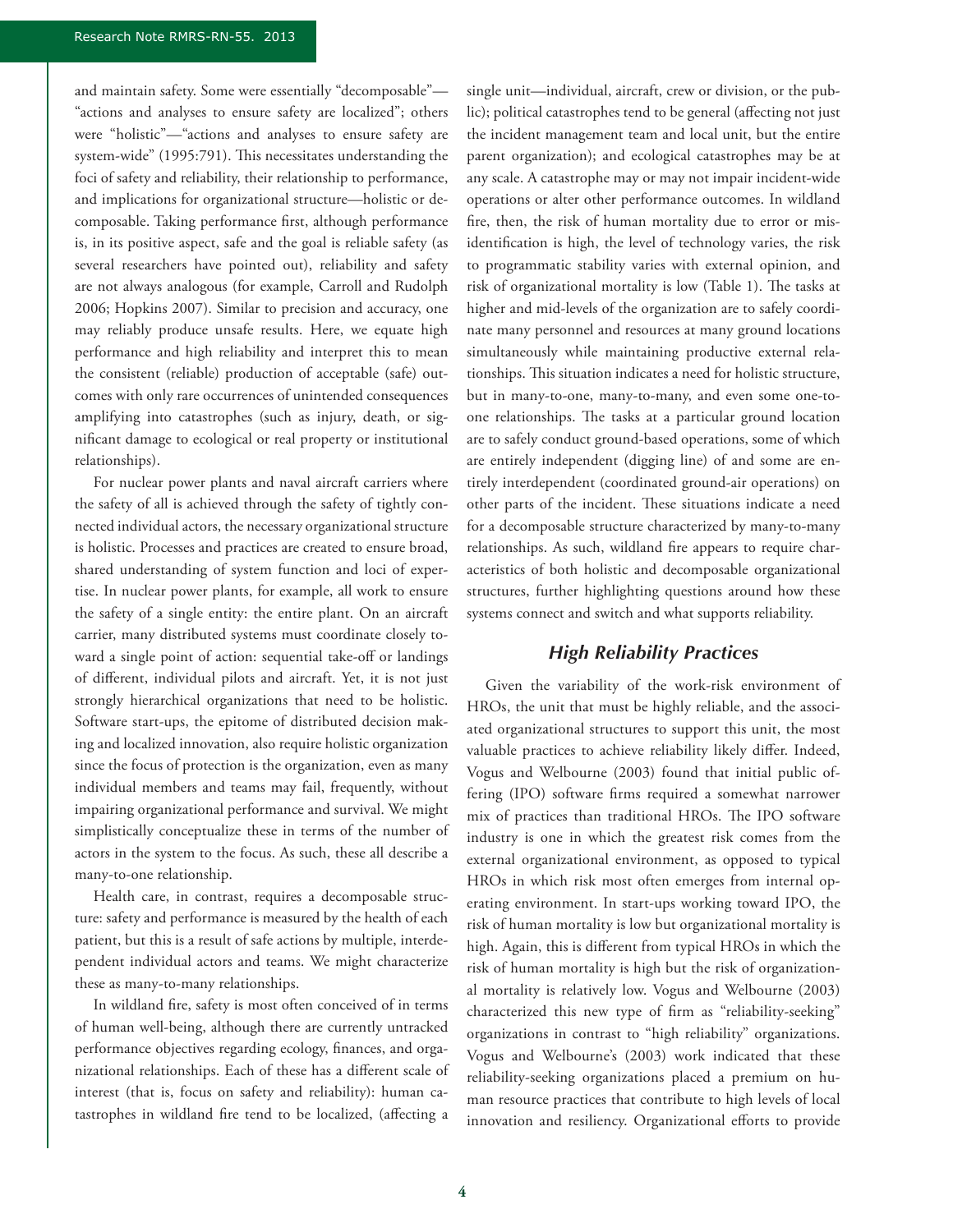cross-training, skill development, and communication stimulated an ability to be reluctant to simplify interpretations, build capacity for resilience, and be highly sensitive to internal and external operations. It should be noted, however, that this study did not evaluate possible practices to improve anticipation of failure or deference to expertise, thus the evidence is suggestive only.

Wildland fire management shares similarities with both traditional high reliability and reliability-seeking organizations: as much danger originates from the external operating environment (physical and social) as from internal humanhuman and human-technology interactions. Since coupling in wildland fire systems can vary from fairly loose with significant localized independence and decision-authority, to tight requiring very precise linkages in time, space, and expertise across large scales between individuals and between human and technology, sub-systems that take on holistic and decomposable structures may well reflect different combinations of high reliability principles. Holistic high reliability requires alignment of organizational parts (individuals and teams and their tasks) to the overall mission and strong linkages in communications (particularly development and maintenance of a collective awareness of the existing and developing situation). The ability to respond to emerging issues necessitates both decomposable and holistic capacity, depending upon the sub-system, and perhaps prioritizes the ability to select the appropriate balance of expertise and authority. That is, high reliability in wildland fire management may require all of the HRO principles, though with different emphasis under different scenarios and organizational positions. Placed in this frame, wildland fire appears to be both a potential bridge linking types of HROs and an arena for analyzing how these structures interact to achieve high reliability.

## *Assessing Performance—Components, Measures, and Related Concepts*

A practical model of high performance in wildland fire must be capable of providing concrete suggestions, even prescriptions. This requires a shift in thinking from considering reliability solely as a descriptive characteristic to reliability as a performance indicator (Weick and Sutcliffe 2001; Ericksen and Dyer 2004). In subsequent analyses, we will address measures to assess human and organizational performance in wildland fire. Here, however, we assess the state of high reliability in the federal wildland fire community. For this, we take advantage of empirical work conducted elsewhere, including practices of high reliability as well as those of related human resource, leadership, and organizational learning practices.

## *High Reliability and Collective Mindfulness*

Weick and Sutcliffe (2001, 2007) developed a series of audits (short questionnaires) to help organizations characterize their internal practices for each of the five principles. The authors described high reliability as mindfulness, a collective attribute shared among HRO members that brings to life a culture of safety and reliability. In a study of hospital nursing units, Vogus and Sutcliffe (2007) developed and validated a nine-item survey scale called the Safety Organizing Scale (SOS) that captures the behaviors of collective mindfulness. For at least the hospital environment, empirical evidence indicates that the five principles do not show up as discrete practices but can be described as a single, collective suite of practices. Conversely, Vogus and Welbourne's (2003) study of software firms illuminated the value of measuring the five principles discretely.

As part of our assessment, one question we seek to answer is whether HRO practices in wildland fire community are best captured by the collective scale or by measures of individual principles. The answer has implications for future assessment work and training.

## *Related Concepts and Measures*

Intuitively, HRO practices/collective mindfulness do not occur spontaneously. Previous research (see for instance, Campbell 1990; Weick and Roberts 1993; Edmondson 1999; Weick and others 1999; Weick and Sutcliffe 2001; Vogus 2004; Vogus and Sutcliffe 2007) suggests that enactment of the five principles of HRO/collective mindfulness depends to some degree on conditions for communication at the unit level. HRO practices also appear closely linked with concepts of learning organizations, high performance human resource practices, and high functioning teams. Baker and others (2006) drew connections between teamwork and the particular requirements of high reliability: "Teamwork is not an automatic consequence of co-locating people together and depends on a willingness to cooperate for a shared goal. … Teamwork is distinct from taskwork… teamwork depends on each team member being able to anticipate the needs of others; adjust to each other's actions, and have a shared understanding of how a procedure should happen." (Baker and others 2006: 1579). Their enumeration of the characteristics of effective teams contains aspects of trust, leadership, and mutual valuation that are echoed in the attributes of collective mindfulness and the five principles. Specific constructs previously tested with respect to HROs are:

• Respectful interaction—Based on Asch's moral imperatives (Campbell 1990; Weick 1993) of respecting both your own and others' reports and being able to integrate these various perceptions without denigrating either. High Reliability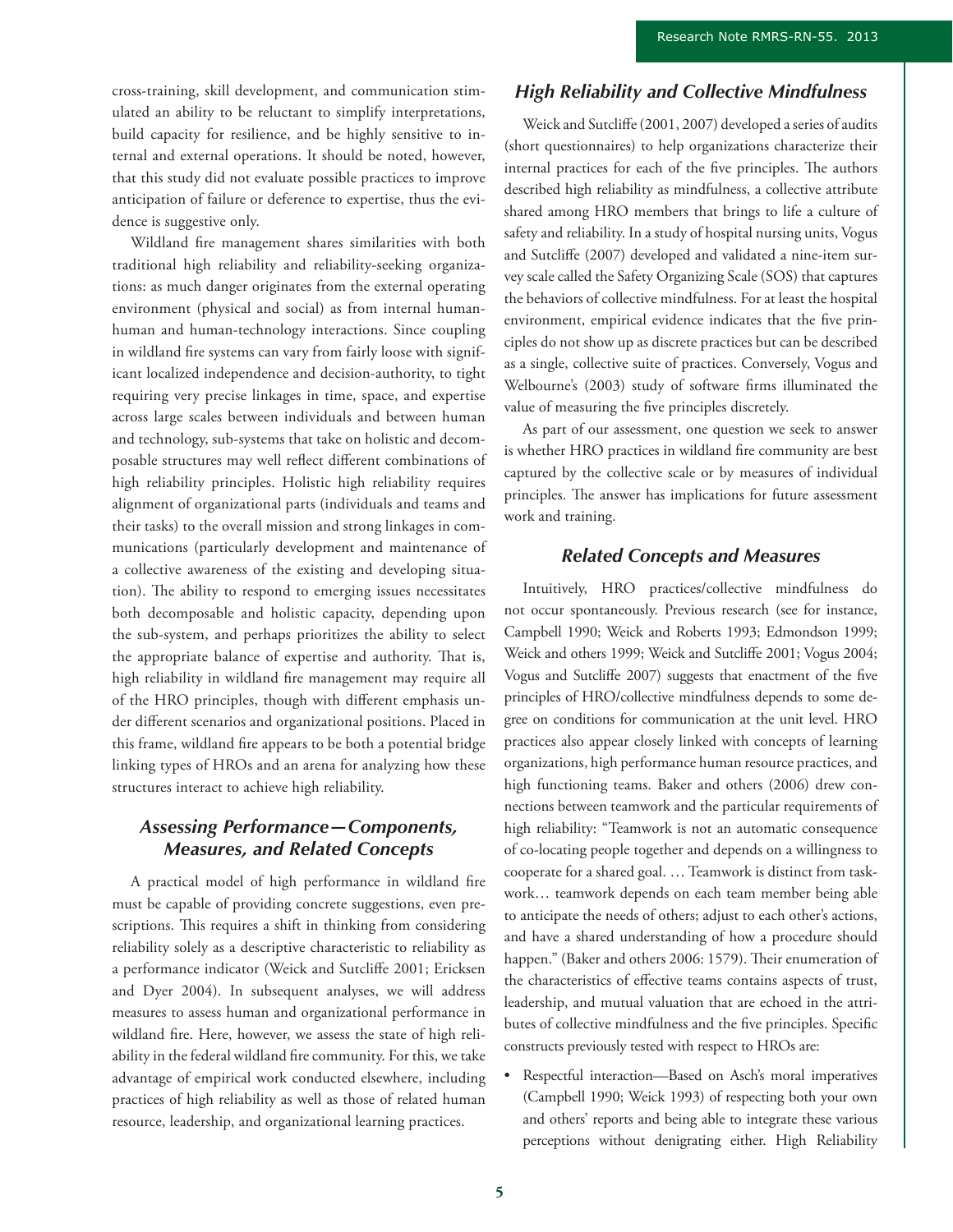Organizing focuses on building a group and organizational culture where it is the norm for people to respectfully interact.

- Heedful interrelating—HRO fosters a culture where people interact to become more consciously aware of how their work fits in with the work of others and the goals of the system and are able to place the value of the overall goal above their own (Vogus 2004).
- • Leadership—HRO recognizes that the tone set by a unit leader regarding openness to receiving differing perspectives, and how the leader handles subordinates' comments influences whether or not someone is willing to voice their observations or ideas (Edmondson 1999; Thomas and others 2005).
- • Learning—The ability to cultivate a deep individual and team understanding of the task process and dynamics is intuitively aided by a culture that values innovation, consistent reflection on outcomes, and incorporation of lessons learned into future operations (Senge 1990).
- Goal clarity—Scholars of organizational learning hypothesize that clarity and alignment around mission is a strategic building block (Yang and others 2004) and is intuitively linked to performance.
- Task complexity and task interdependence—Vogus (2004) hypothesized that the complexity of a task and the relative independence or interdependence of individual actions should be related to collective mindfulness.

## **Conceptual Model and Research Questions**

Conceptual clarifications are needed in HRO theory to determine (a) whether practices that distinguish HROs from other organizations are distinct from attributes of high functioning, learning teams and organizations, and (b) if related, how. Our conceptual model (Fig. 1) proposes that collective mindfulness as measured by the SOS (Vogus and Sutcliffe 2007a) and five principles of high reliability (Weick and Sutcliffe 2001, 2007), are simply different names for the same construct. However, because it is difficult to explain, train, or measure progress on interrelated practices, it would be ideal if the five practices were distinct.

Further, our conceptual model indicates that the expression of HRO practices is distinct from constructs and practices for encouraging upward voice, building a strong group culture, and facilitating organizational learning. Upward voice, as initiated by leaders who are both open and responsive to the ideas of the team, intuitively supports the HRO practices (sensitivity to operations, deference to expertise, reluctance to simplify), which require that team members speak up and share their different perspectives. Such behaviors are also likely to create an atmosphere in which the interpersonal behaviors of high performing teams flourish (for example, trust, honesty, and respect that characterize strong group culture). An orientation to learning also seems essential to practices of high reliability,



**Figure 1—**Survey constructs as identified in the literature.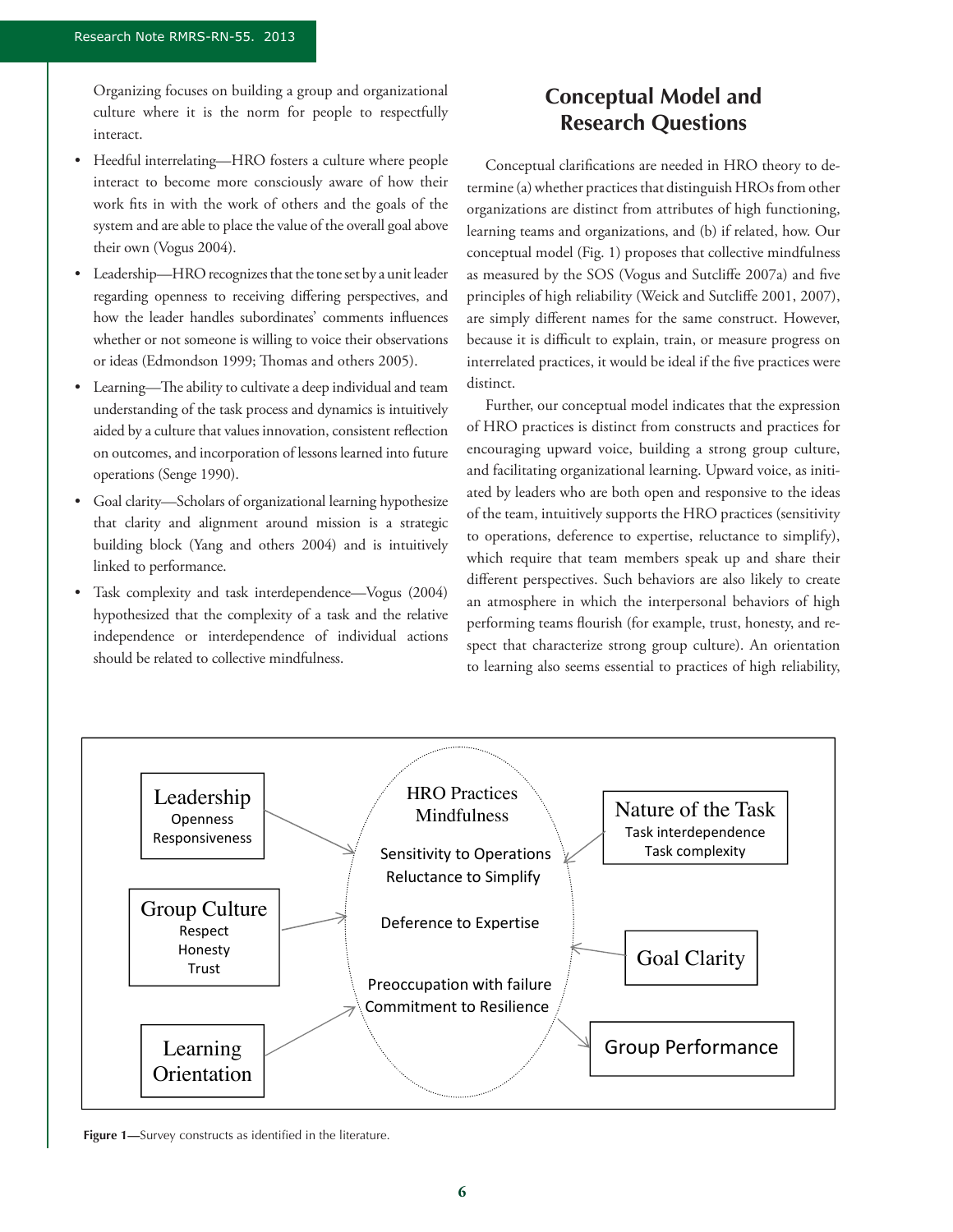particularly commitment to resilience and preoccupation with failure.

Finally, our conceptual model recognizes that several other features of the task context may influence HRO practices. These previously measured constructs include the nature of the work itself (task complexity, task interdependence) and direction as perceived by the group (goal clarity), which were found to be important in hospital nursing units (Vogus 2004).

Research questions flowing from this conceptual model are both theoretical and practical. Fundamentally, we want to describe HRO and related practices in the Federal wildland fire community. Theoretically, we are interested in whether the five practices can be measured and evaluated individually or whether collective mindfulness is a single construct on its own. We are also interested in whether theoretically related constructs describing organizational culture and high performance teams—group culture, leadership, and learning orientation are also functionally contained within collective mindfulness or are distinct constructs. Practically, we seek to establish a baseline measure for the fire community that can provide concrete suggestions for improving performance. In this paper, we present results of this first set of questions. In related work (Black and McBride 2013), we assessed similarities and differences among sub-groups of the survey. With these results, we will then probe further into the questions of how wildland fire does or can negotiate the apparent need for both holistic and decomposable organizational structures while achieving high levels of safety, reliability, and performance.

## **Methods**

#### *Survey*

We began with a survey. It included measures described previously and new items developed during the initial phase of this study (Barton and Sutcliffe 2009). It was designed to measure:

- each of the five principles of high reliability as separate constructs (deference to expertise, sensitivity to operations, reluctance to simplify, preoccupation with failure, commitment to resilience);
- the SOS as a single construct of collective mindfulness;
- two constructs describing human resource practices that support strong group culture (heedful interrelating, respectful interaction);
- three facets of leadership (leadership openness, leadership response, and leader framing);
- • a single construct for learning orientation;
- two constructs capturing the nature of the task (task interdependence, task complexity);
- a single construct to assess goal clarity; and
- a single construct to assess group performance (Tables 2) and 3).

These were captured using 70 5-point Likert-scale items (statements that participants are asked to respond to).

We also captured respondent and incident demographic characteristics, including type and complexity of the incident, respondent's agency, full-time job, incident position, age range, experience in fire management, and gender. For each incident, we asked respondents whether there were any injuries during their assignment, their perception of the group, and their perception of overall fire performance (See Black and McBride 2013 for analysis of these demographic-related items).

The survey population included permanent seasonal and full-time employees filling primary fire positions (including fire, fuels, dispatch, and fire aviation) in the USDA Forest Service (USFS), and US DOI Bureau of Land Management (BLM) and National Park Service (NPS).<sup>2</sup> Within each agency, these personnel fill ground-, middle-, and upper-level positions during an incident. All incident position qualifications and descriptions are managed by the interagency National Wildfire Coordinating Group. Ground-level ("boots-in-the-black") positions include engine captain, crew foreman, hotshot superintendent, and helitack crewmembers who work directly on firelines. Mid-level positions include local staff such as fuels and fire management officers, fire education prevention specialists who provide local knowledge and support, and incident positions such as Division Supervisors, and Task Force Leaders whose work includes significant supervisory functions. Some, such as Division Supervisors and Task Force Leaders, are assigned to a fireline with responsibility for multiple tactical ground resources. Upper-level positions include managers for fire, fuels, aviation, and dispatch from the Forest Supervisor's office, National Park Headquarters, and BLM State Offices, as well as command and general staff on Type 1 and Type 2 Incident Management Teams.

<sup>&</sup>lt;sup>2</sup> For all five Federal wildfire agencies (of which the three included here comprise the bulk of fire employees), internal agency calculations put the population of permanent employees who bill at least 51% of their time to fire at nearly 10,000, with approximately 7,000 in primary fire positions (Halbeurk pers. comm.). We estimate that we have surveyed approximately 10% of the population.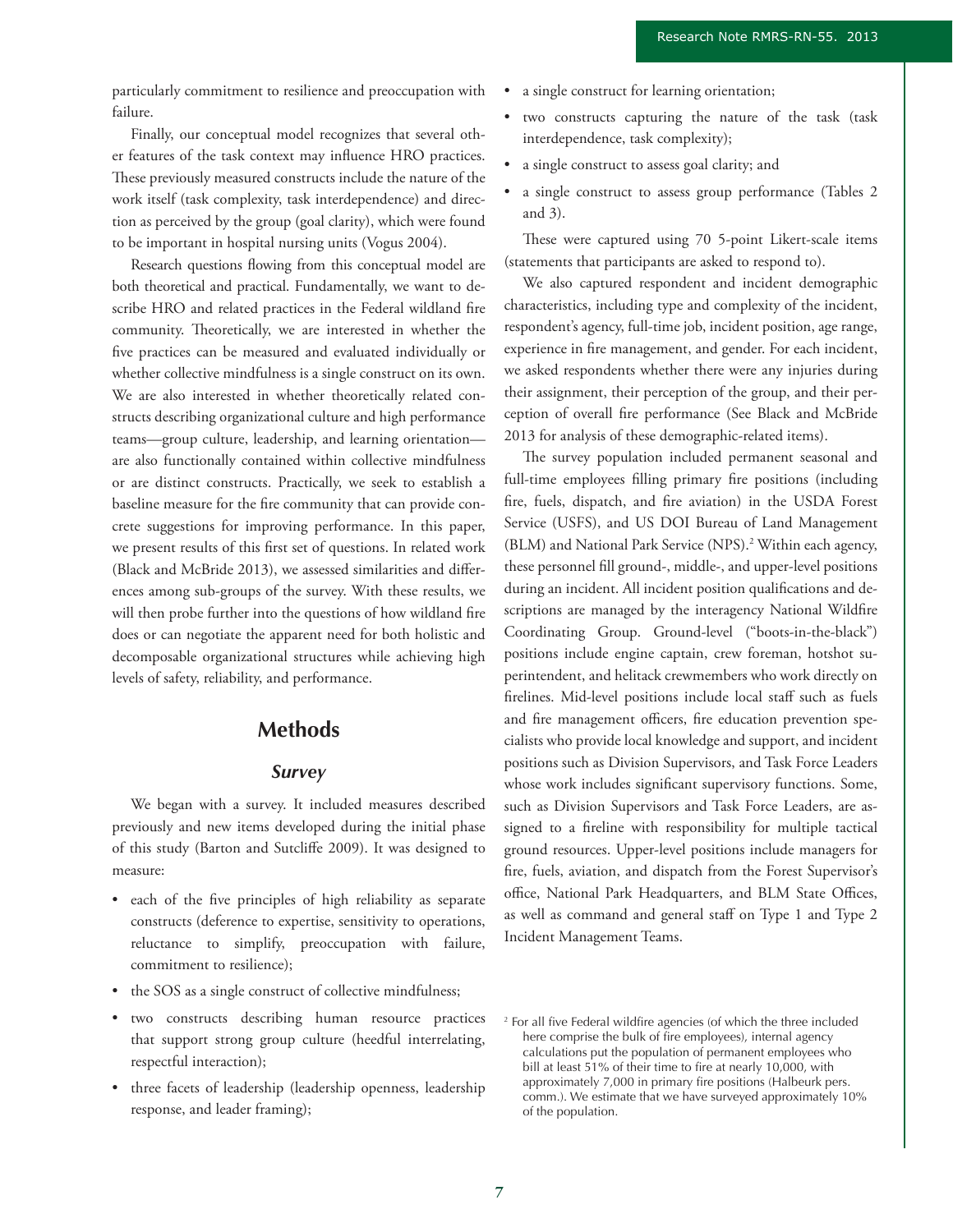| Construct                  | Survey item                                                                                                                                                                                                                                                                                                                                                                                                                                                                                                                                                              |
|----------------------------|--------------------------------------------------------------------------------------------------------------------------------------------------------------------------------------------------------------------------------------------------------------------------------------------------------------------------------------------------------------------------------------------------------------------------------------------------------------------------------------------------------------------------------------------------------------------------|
| Preoccupation with failure | We actively looked for instances of small things going wrong to try to learn what was happening.<br>Leaders on the fire actively looked for problems.<br>People were rewarded or thanked for spotting potential trouble spots.                                                                                                                                                                                                                                                                                                                                           |
| Reluctance to simplify     | We were encouraged to express differing points of view.<br>We assessed each situation on its own rather than assuming it would be similar to other situations we'd<br>experienced.<br>When members had different opinions, we tried to understand one another's views.                                                                                                                                                                                                                                                                                                   |
| Sensitivity to operations  | There was always someone with authority to make decisions available and accessible in the event that<br>something unexpected came up.<br>People were familiar with what was going own beyond their own part of the fire.<br>Leaders were constantly monitoring workload and span of control to reduce them when that became necessary.<br>We had access to sufficient resources when we needed them.<br>We constantly kept one another in the loop about our activities.<br>Our superiors checked in with us frequently.<br>We checked in with our superiors frequently. |
| Commitment to resilience   | Leaders involved in this fire were concerned with developing people's skills and knowledge.<br>Leaders encouraged individuals to take on roles in this fire that challenged and stretched them.<br>Most people involved had the skills necessary to respond to any unexpected problems that arose.                                                                                                                                                                                                                                                                       |
| Deference to expertise     | People most qualified to make decisions made them, regardless of hierarchical rank.<br>People in the group valued expertise and experience over hierarchical rank.<br>It was generally easy to obtain expert assistance when something came up that we didn't know how to handle.<br>Less experienced members of my group brought up some important issues or ideas during the fire.                                                                                                                                                                                     |

**Table 2—**Survey items designed for theorized principles of High Reliability Organizing (see Vogus and Sutcliffe 2007a; Sutcliffe 2011).

Because incident positions are temporary, we necessarily conducted sampling based on normal organizational positions, defined our initial sampling frame by agency and permanent position (day job), and coded responses for analysis based on the incident position respondents provided as part of the survey.

A random stratified sample of administrative units was drawn from complete lists of USFS Forests, BLM State Offices, and NPS Parks with fire programs to reflect the relative proportions of Federal fire personnel. Major units (such as Parks, National Forests, and BLM State Offices) were randomly selected. Where multiple sub-units occurred for a given major unit (such as multiple Ranger Districts on a National Forest), these were again randomly sampled and complete telephone lists were obtained for the head office and selected local unit. With a target of 700 surveys, individual respondents were randomly selected from these lists to reflect the relative proportions of fire personnel in each administrative level (57% of surveys from ground-level, 29% from mid-level, and 14% from upper level positions), and agency (400 USFS—57%, 200 BLM—29%, and 100 NPS—14%).

The final random sample was drawn and the 15-minute telephone survey was administered by an independent polling organization (the University of Montana's Bureau of Business and Economic Research) during October and November of 2007. Individuals were asked to think back to their most recent fire event and answer with respect to the group they

worked with most closely on that event. We accepted all fire events—suppression, wildland fire use (the designation at the time for managing fire for resource benefit), and prescribed fire. The dates of these events ranged from the day of the survey to six months earlier, with the majority occurring within two to three months of the interview.

## *Analysis*

To condense the data yet discern underlying dimensions of the data structure, we used principal components analysis (PCA) with a varimax orthogonal rotation (using a sub-set of 60 Likert-scale items from the full survey). This maximally distinguishes emerging constructs and yields clear, interpretable results (Hair and others 1998; Field 2009). Prior to conducting PCA, we visually examined the correlation matrix, the Kaiser-Meyer-Olkin (KMO) measure of sampling adequacy, and Bartlett's test of sphericity to assess the appropriateness for PCA (Field 2009; Hair and others 2009). Accordingly, we retained all 60 Likert-scale items.

We performed series of PCAs using a cut-off value of 0.40 as our criterion for deciding which loadings were significantly associated with a given component (Hair and others 2009). This level delineates the higher from the lower loadings in the matrix (Tabachnick and Fidell 2001). Non-significant and cross-loaded items in the initial PCA solution were excluded and the remainder were re-submitted. Iterations were conducted until a final PCA solution was obtained in which all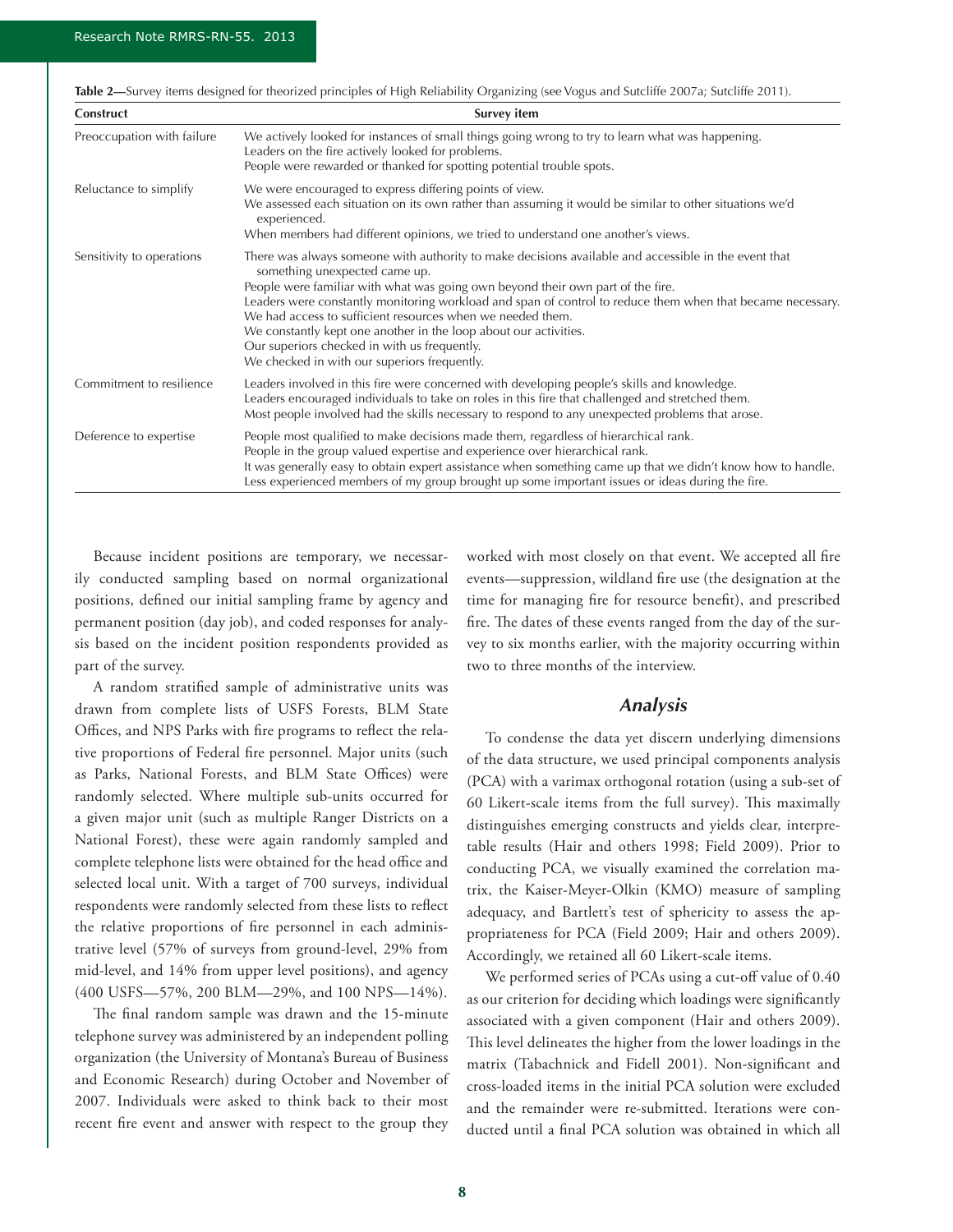**Table 3—**Survey items for related constructs. [Items adapted from: collective mindfulness, Vogus and Sutcliffe 2007a; leadership and learning orientation, Edmondson 1999; goal clarity, task complexity, task interdependence, respectful interaction, and heedful interrelating, Vogus and Sutcliffe 2007b.] \*Reverse-scored.

| Construct                     | <b>Survey item</b>                                                                                                                                                                                                                                                                                                                                                                                                                                                                                                                                                                                                                                                                                                                                                                   |
|-------------------------------|--------------------------------------------------------------------------------------------------------------------------------------------------------------------------------------------------------------------------------------------------------------------------------------------------------------------------------------------------------------------------------------------------------------------------------------------------------------------------------------------------------------------------------------------------------------------------------------------------------------------------------------------------------------------------------------------------------------------------------------------------------------------------------------|
| <b>Collective Mindfulness</b> | We had a good understanding of each other's talents and skills.<br>We talked about mistakes and ways to learn from them.<br>We discussed our unique skills with each other so we knew who on the fire had relevant specialized skills<br>and knowledge.<br>We discussed alternatives as to how to go about our work activities.<br>We discussed what to look out for, when giving reports to new teams or units.<br>We took advantage of the unique skills of our colleagues, when attempting to solve a problem.<br>We spent time identifying activities that we did not want to go wrong.<br>When errors did happen, we discussed how we could have prevented them.<br>When something went wrong or a problem developed, we rapidly pooled our collective expertise to address it. |
| Leader openness               | My boss actively sought input from a broad range of folks when making decisions.<br>My boss actively encouraged subordinates to question decisions that didn't make sense to them.<br>My boss encouraged people to bring up potential problems.                                                                                                                                                                                                                                                                                                                                                                                                                                                                                                                                      |
| Leader response               | My boss listened to the less experienced members of my group when they brought up ideas or issues.<br>My boss actively listened when different views were presented.<br>My boss responded defensively to feedback from others.*<br>My boss rejected or ignored input from others.*                                                                                                                                                                                                                                                                                                                                                                                                                                                                                                   |
| Leader framing                | My boss told us to pay attention to one another's input or ideas.<br>My boss told us that our task required us to work well together.<br>My boss stated that he/she was confident in our group's ability to do the work.                                                                                                                                                                                                                                                                                                                                                                                                                                                                                                                                                             |
| Goal clarity                  | Our mission or objectives for each day were clear at the beginning of the day.<br>Our mission and objectives for each day were clear throughout the day.<br>The lack of clear mission/objectives made it difficult to do our work.*                                                                                                                                                                                                                                                                                                                                                                                                                                                                                                                                                  |
| Task complexity               | The tasks that my group was involved in were quite routine.<br>We knew what actions were required to achieve the outcomes we wanted.<br>The tasks we were involved with required a broad range of skills and functions.<br>The tasks we were involved with were quite complex.                                                                                                                                                                                                                                                                                                                                                                                                                                                                                                       |
| Learning                      | After the fire, we discussed what we learned.<br>After the fire, we discussed whether there were ways we could have predicted or prevented problems that arose.<br>Changes to procedures were recommended as a result of what we learned from our experiences on this incident.                                                                                                                                                                                                                                                                                                                                                                                                                                                                                                      |
| Task interdependence          | Each person's performance was dependent on others performing well.<br>Achieving our objectives required close coordination within our group.<br>The way each person performed their work had a significant impact on how others were able to perform their work.                                                                                                                                                                                                                                                                                                                                                                                                                                                                                                                     |
| Group performance             | Information flowed well within our group.<br>I felt uncomfortable with our approach to the work.*                                                                                                                                                                                                                                                                                                                                                                                                                                                                                                                                                                                                                                                                                    |
| Respectful interaction        | People showed a great deal of respect for each other.<br>The individuals I worked with were trustworthy.<br>We honestly reported what we perceived to each other.                                                                                                                                                                                                                                                                                                                                                                                                                                                                                                                                                                                                                    |
| Heedful interrelating         | Individuals paid attention to what others were doing.<br>Most of the individuals I worked with understood how their actions contributed to the functioning of the entire<br>response team.<br>We actively looked out for one another.                                                                                                                                                                                                                                                                                                                                                                                                                                                                                                                                                |

retained variables had a significant loading on a single component (Hair and others 2009). The internal reliabilities of the final components were assessed using Cronbach's α, ,the primary evaluation statistic.

To better interpret the resulting components, we conducted a single round of PCA on each of the five emergent components separately. All PCA analyses were performed using SPSS Statistics Gradpack 17.0 software (SPSS Inc., Chicago, Illinois).

## **Results and Discussion**

## *Sampling Response and Statistical Adequacy*

Total responses (n = 668) closely matched the proposed sampling scheme in terms of levels (15% upper-level, 27% mid-level, and 58% ground-level) but were more uniform in terms of agency proportions (40% USFS, 23% BLM, and 37% NPS). Prior to analysis, we scrubbed the dataset by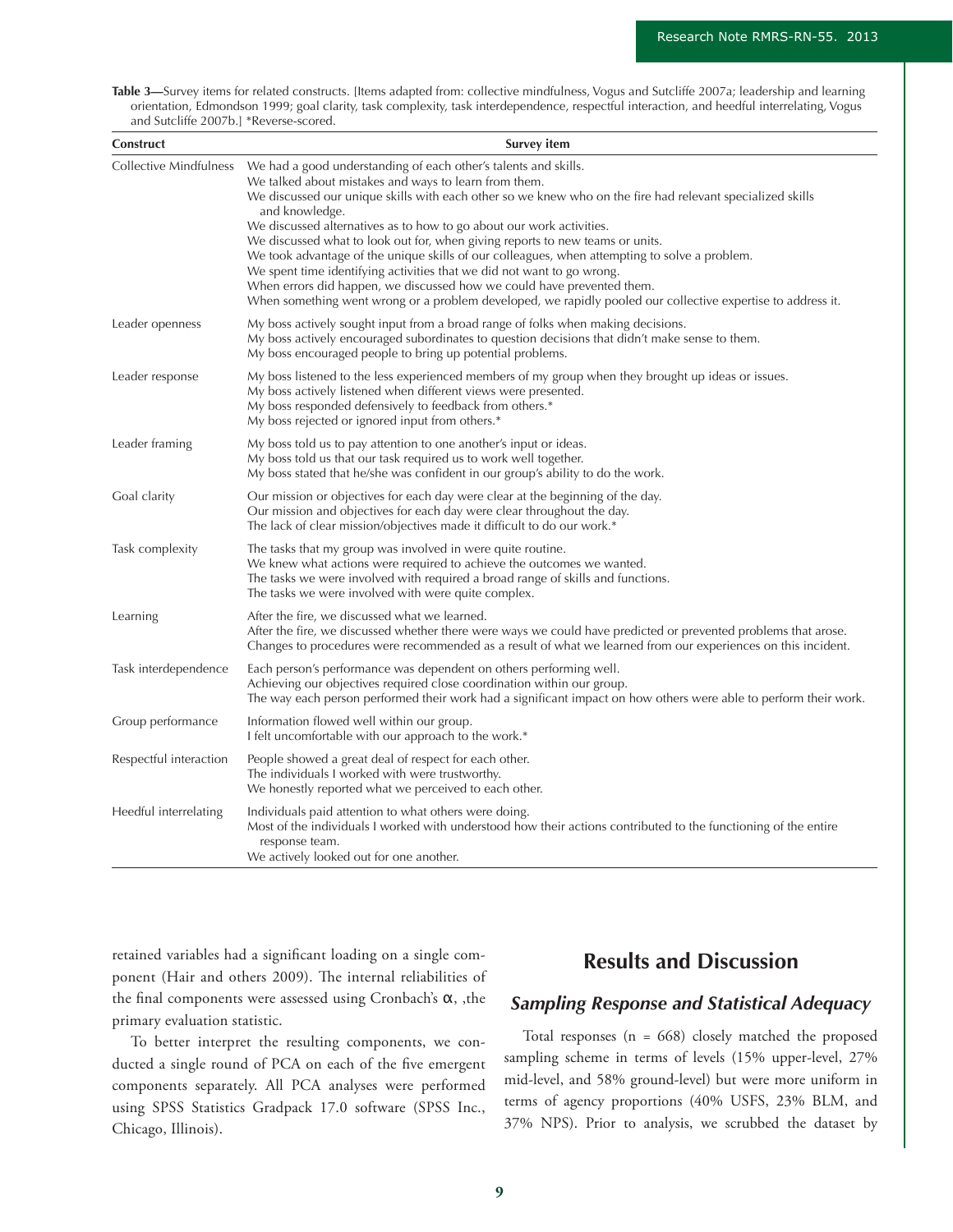| Table 4—Final 5-component solution. [Non-significant and cross-loading items identified in initial solution have been excluded. Component loadings |  |  |  |
|----------------------------------------------------------------------------------------------------------------------------------------------------|--|--|--|
| <0.4 have been suppressed to allow for easier viewing of the matrix.] REV = reverse-scored.                                                        |  |  |  |

| Rotated component matrix                                                                                                                                                                                                                  |              |              |              |              |              |  |  |  |
|-------------------------------------------------------------------------------------------------------------------------------------------------------------------------------------------------------------------------------------------|--------------|--------------|--------------|--------------|--------------|--|--|--|
|                                                                                                                                                                                                                                           | Component    |              |              |              |              |  |  |  |
| Survey item                                                                                                                                                                                                                               | 1            | 2            | 3            | 4            | 5            |  |  |  |
| Leaders encouraged individuals to take on roles in this fire that challenged and stretched them.<br>There was always someone with authority to make decisions available and accessible in the event that something<br>unexpected came up. | .640<br>.629 |              |              |              |              |  |  |  |
| We checked in with our superiors frequently.                                                                                                                                                                                              | .612         |              |              |              |              |  |  |  |
| Leaders on the fire actively looked for problems.                                                                                                                                                                                         | .611         |              |              |              |              |  |  |  |
| Leaders involved in this fire were concerned with developing people's skills and knowledge.                                                                                                                                               | .609         |              |              |              |              |  |  |  |
| Leaders were constantly monitoring workload and span of control to reduce them when that became necessary.                                                                                                                                | .607         |              |              |              |              |  |  |  |
| People were familiar with what was going own beyond their own part of the fire.<br>Our superiors checked in with us frequently.                                                                                                           | .598<br>.597 |              |              |              |              |  |  |  |
| We constantly kept one another in the loop about our activities.                                                                                                                                                                          | .586         |              |              |              |              |  |  |  |
| People most qualified to make decisions made them, regardless of hierarchical rank.                                                                                                                                                       | .585         |              |              |              |              |  |  |  |
| It was generally easy to obtain expert assistance when something came up that we didn't know how to handle.                                                                                                                               | .584         |              |              |              |              |  |  |  |
| We were encouraged to express differing points of view.                                                                                                                                                                                   | .560         |              |              |              |              |  |  |  |
| Most people involved had the skills necessary to respond to any unexpected problems that arose.                                                                                                                                           | .516         |              |              |              |              |  |  |  |
| People were rewarded or thanked for spotting potential trouble spots.<br>When members had different opinions, we tried to understand one another's views.                                                                                 | .516<br>.473 |              |              |              |              |  |  |  |
| People in the group valued expertise and experience over hierarchical rank.                                                                                                                                                               | .457         |              |              |              |              |  |  |  |
| We assessed each situation on its own rather than assuming it would be similar to other situations we'd<br>experienced.                                                                                                                   | .429         |              |              |              |              |  |  |  |
| We had access to sufficient resources when we needed them.                                                                                                                                                                                | .421         |              |              |              |              |  |  |  |
| My boss actively listened when different views were presented.<br>My boss encouraged people to bring up potential problems.                                                                                                               |              | .767<br>.728 |              |              |              |  |  |  |
| REV_My boss rejected or ignored input from others.                                                                                                                                                                                        |              | .728         |              |              |              |  |  |  |
| My boss listened to the less experienced members of my group when they brought up ideas or issues.                                                                                                                                        |              | .724         |              |              |              |  |  |  |
| My boss actively encouraged subordinates to question decisions that didn't make sense to them.                                                                                                                                            |              | .687         |              |              |              |  |  |  |
| My boss actively sought input from a broad range of folks when making decisions.                                                                                                                                                          |              | .684         |              |              |              |  |  |  |
| My boss told us to pay attention to one another's input or ideas.<br>My boss told us that our task required us to work well together.                                                                                                     |              | .609<br>.569 |              |              |              |  |  |  |
| REV_My boss responded defensively to feedback from others.                                                                                                                                                                                |              | .557         |              |              |              |  |  |  |
| My boss stated that he/she was confident in our group's ability to do the work.                                                                                                                                                           |              | .465         |              |              |              |  |  |  |
| The individuals I worked with were trustworthy.<br>We actively looked out for one another.                                                                                                                                                |              |              | .720<br>.657 |              |              |  |  |  |
| We honestly reported what we perceived to each other.                                                                                                                                                                                     |              |              | .621         |              |              |  |  |  |
| Achieving our objectives required close coordination within our group.                                                                                                                                                                    |              |              | .618         |              |              |  |  |  |
| People showed a great deal of respect for each other.                                                                                                                                                                                     |              |              | .611         |              |              |  |  |  |
| We took advantage of the unique skills of our colleagues, when attempting to solve                                                                                                                                                        |              |              |              |              |              |  |  |  |
| a problem.<br>We had a good understanding of each other's talents and skills.                                                                                                                                                             |              |              | .568<br>.536 |              |              |  |  |  |
| The way each person performed their work had a significant impact on how others were able to perform their work.                                                                                                                          |              |              | .523         |              |              |  |  |  |
| We spent time identifying activities that we did not want to go wrong.                                                                                                                                                                    |              |              | .499         |              |              |  |  |  |
| After the fire, we discussed whether there were ways we could have predicted or prevented problems that arose.                                                                                                                            |              |              |              | .719         |              |  |  |  |
| After the fire, we discussed what we learned.<br>Changes to procedures were recommended as a result of what we learned from our experiences on this incident.                                                                             |              |              |              | .665<br>.541 |              |  |  |  |
| We talked about mistakes and ways to learn from them.                                                                                                                                                                                     |              |              |              | .532         |              |  |  |  |
| The tasks we were involved with required a broad range of skills and functions.                                                                                                                                                           |              |              |              | .518         |              |  |  |  |
| We discussed what to look out for, when giving reports to new teams or units.                                                                                                                                                             |              |              |              | .493         |              |  |  |  |
| When errors did happen, we discussed how we could have prevented them.                                                                                                                                                                    |              |              |              | .486         |              |  |  |  |
| The tasks we were involved with were quite complex.<br>We discussed alternatives as to how to go about our work activities.                                                                                                               |              |              |              | .469<br>.452 |              |  |  |  |
| We discussed our unique skills with each other so we knew who on the fire had relevant specialized skills<br>and knowledge.                                                                                                               |              |              |              | .438         |              |  |  |  |
| Our mission and objectives for each day were clear throughout the day.                                                                                                                                                                    |              |              |              |              | .786         |  |  |  |
| Our mission or objectives for each day were clear at the beginning of the day.                                                                                                                                                            |              |              |              |              | .766         |  |  |  |
| REV_The lack of clear mission/objectives made it difficult to do our work.                                                                                                                                                                |              |              |              |              | .607         |  |  |  |
| We knew what actions were required to achieve the outcomes we wanted.                                                                                                                                                                     |              |              |              |              | .601         |  |  |  |
| Information flowed well within our group.<br>REV_I felt uncomfortable with our approach to the work.                                                                                                                                      |              |              |              |              | .578<br>.546 |  |  |  |
| Eigenvalues                                                                                                                                                                                                                               | 15.43        | 3.00         | 2.77         | 2.25         | 1.88         |  |  |  |
| % variance                                                                                                                                                                                                                                | 29.1         | 5.7          | 5.2          | 4.2          | 3.5          |  |  |  |
| Cronbach's α<br>7.8% Total variance explained: 47.8                                                                                                                                                                                       | .911         | .886         | .858         | .803         | .774         |  |  |  |
|                                                                                                                                                                                                                                           |              |              |              |              |              |  |  |  |

Extraction Method: Principal Component Analysis. Rotation Method: Varimax with Kaiser Normalization. Rotation converged in 7 iterations.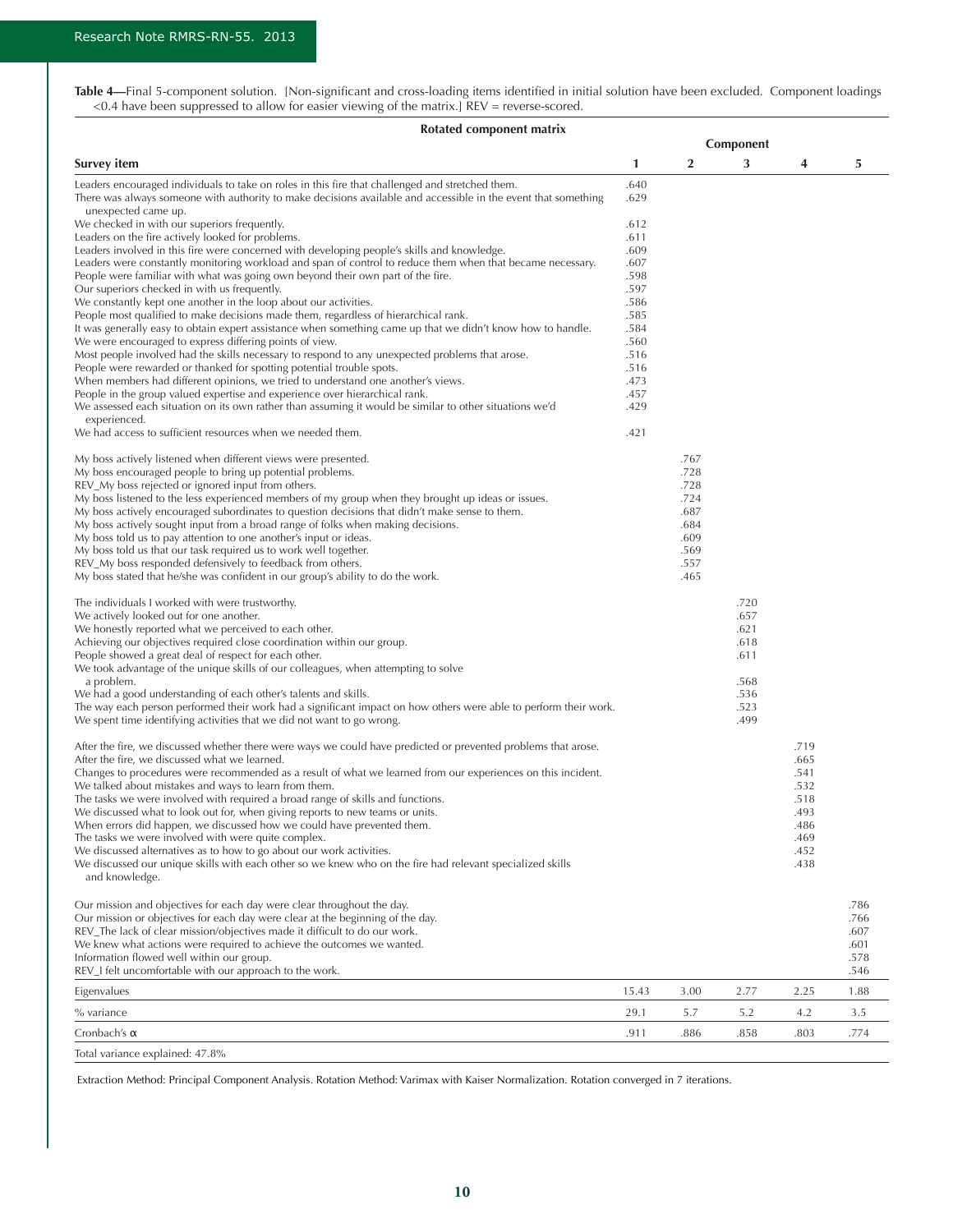eliminating all records with more than two missing values. For records with fewer than two missing values, we inserted the mean score for that item, resulting in a final dataset of 574 responses. Comparison of the demographics and scores of the 94 excluded cases indicated no bias in non-respondents.

The KMO measure verified the sampling adequacy of the Likert-scale data for PCA (KMO = 0.941). Bartlett's test of sphericity was significant (*χ*2 [1770] =16824.158, p<0.001), indicating that correlations between items were sufficiently large for PCA.

## *Emergent Dimensions of Organizational Safety Climate*

Examination of the initial scree plot and trial iterations indicated that the extraction of five components achieved the most representative and parsimonious solution. The final PCA solution (53 items) explained 47.8% of the variance in the data; all components have high internal reliability (Table 4).

*Component 1—HRO practices.* The first component comprised all but two items that measure the five theorized principles of HRO (Table 4). The remaining two—one from the original preoccupation with failure scale and one from the original deference to expertise scale—did not load significantly on any component and were dropped from the analysis. None of the items measuring collective mindfulness from the SOS loaded on this component. No items from other *a priori* scales loaded onto this component.

Subsequent PCA suggested some support for three subdimensions around communications connecting the group to higher levels of the organization (roughly sensitivity to operations), developing and maintaining a rich understanding of the situation (roughly reluctance to simplify), and the ability to value expertise over hierarchy (deference to expertise). However, only deference to expertise loads uniquely (Table 5).

As in the medical community, HRO practices hang together, but in the wildland fire community this is captured, not by the SOS, but by the audit-based items capturing the five principles individually. Close examination of these seem to distinguish human interactions by group identity and communications-related from task-related functions. That is, the sub-components of the HRO scale suggest interactions among those within the work group differ from interactions with external entities. For instance, items related to communications between the work group and supervisors (largely those measuring sensitivity to operations) are distinguishable from communication-based items that concern inter-group functioning (reluctance to

**Table 5—**Rotated component matrix for Component 1-HRO Practices with a priori construct.

| A priori             |                                                                                                                                       | Component |                |      |
|----------------------|---------------------------------------------------------------------------------------------------------------------------------------|-----------|----------------|------|
| construct            | <b>Survey item</b>                                                                                                                    | 1         | $\overline{2}$ | 3    |
| $HRO_2SO$            | Our superiors checked in with us frequently.                                                                                          | .795      |                |      |
| HRO_S2O              | We checked in with our superiors frequently.                                                                                          | .755      |                |      |
| HRO_S2O              | There was always someone with authority to make decisions available and accessible in the<br>event that something unexpected came up. | .678      |                |      |
| $HRO_2SO$            | Leaders were constantly monitoring workload and span of control to reduce them when that<br>became necessary.                         | .658      |                |      |
| HRO_D2E              | It was generally easy to obtain expert assistance when something came up that we didn't know<br>how to handle.                        | .573      |                |      |
| HRO S <sub>2</sub> O | We constantly kept one another in the loop about our activities.                                                                      | .554      | .500           |      |
| HRO_C2R              | Leaders encouraged individuals to take on roles in this fire that challenged and stretched them.                                      | .509      | .457           |      |
| HRO_PwF              | Leaders on the fire actively looked for problems.                                                                                     | .500      |                |      |
| HRO_S2O              | People were familiar with what was going own beyond their own part of the fire.                                                       | .498      | .410           |      |
| HRO_C2R              | Leaders involved in this fire were concerned with developing people's skills and knowledge.                                           | .495      | .416           |      |
| HRO_C2R              | Most people involved had the skills necessary to respond to any unexpected problems that arose.                                       | .438      | .521           |      |
| HRO_R2S              | When members had different opinions, we tried to understand one another's views.                                                      |           | .730           |      |
| HRO_R2S              | We were encouraged to express differing points of view.                                                                               |           | .719           |      |
| HRO_PwF              | People were rewarded or thanked for spotting potential trouble spots.                                                                 |           | .705           |      |
| HRO_R2S              | We assessed each situation on its own rather than assuming it would be similar to other situations<br>we'd experienced.               |           | .635           |      |
| HRO_D2E              | People in the group valued expertise and experience over hierarchical rank.                                                           |           |                | .810 |
| HRO_D2E              | People most qualified to make decisions made them, regardless of hierarchical rank.                                                   |           |                | .789 |
| HRO_S2O              | We had access to sufficient resources when we needed them.                                                                            | $\cdot^*$ |                |      |

Extraction Method: Principal Component Analysis. Rotation Method: Varimax with Kaiser Normalization. Rotation converged in 6 iterations. HRO = High Reliability Organizing, S2O = Sensitivity to Operations, D2E = Deference to Expertise, C2R = Commitment to Resilience, PwF = Preoccupation with Failure, R2S = Reluctance to Simplify. \* did not load significantly.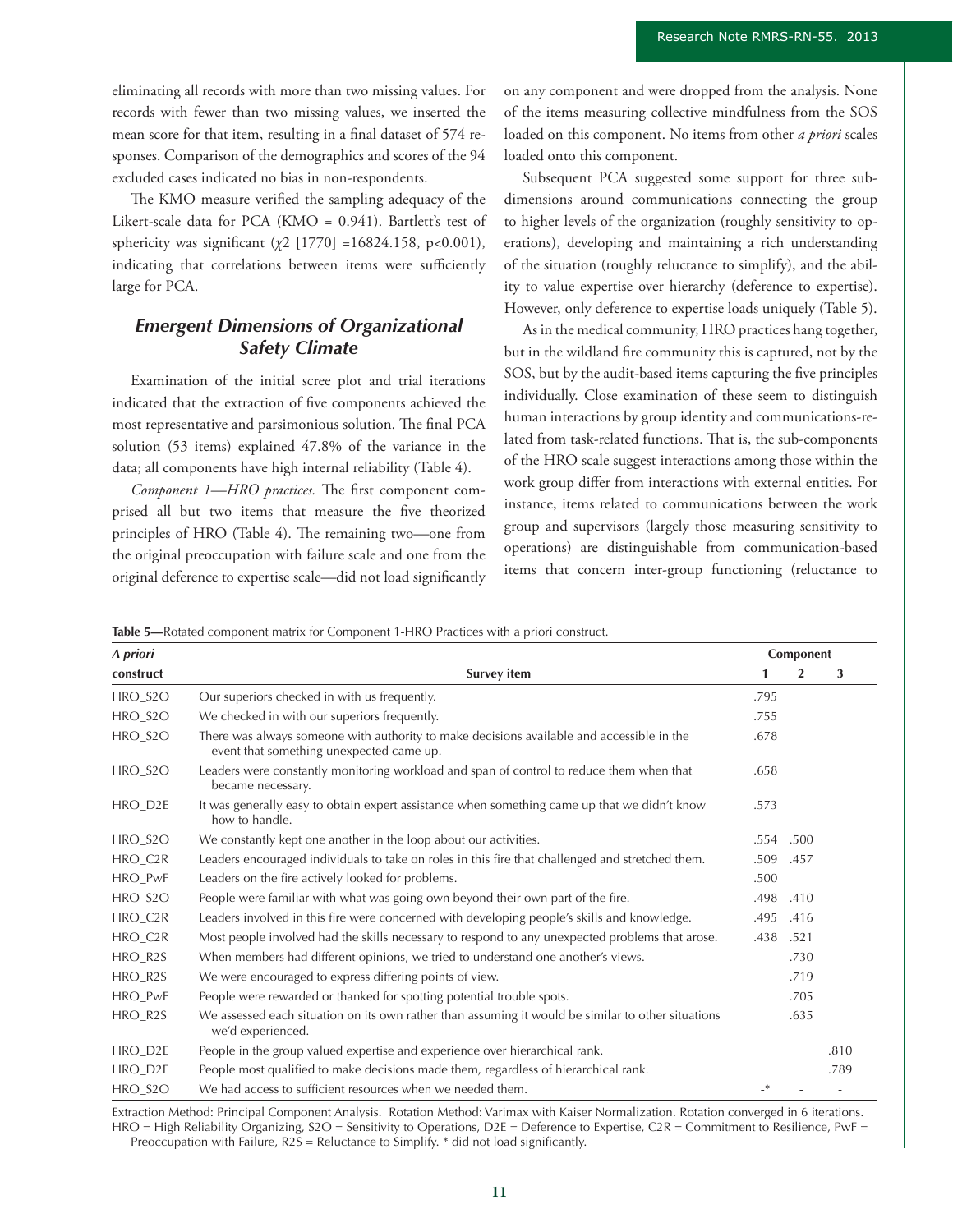simplify). Items originally proposed as describing commitment to resilience, preoccupation with failure, and deference to expertise tended to describe task-related rather than communications-related behaviors. Overall, we interpret the emergent HRO practices construct as describing practices that keep the group successfully integrated into the broader environment and encouraging a rich situational awareness.

Based on these results, we reject our initial expectation that the measures of the five HRO principles replicate those of the SOS (collective mindfulness). There is also evidence to partially accept and partially reject our expectation that the principles are distinct.

*Component 2—Leadership.* The second component comprised all items that measure our leadership construct (Table 4). No other items loaded on this component. Subsequent analysis indicates a sub-component on task framing, but most other items indicate considerable cross-loading (Table 6).

The *a priori* Leadership construct hangs together well and focuses on behaviors that nurture upward voice, or speaking up in a team. While there was no evidence that the two constructs of openness/response are separate, there was a clear distinction between leader-group interactions and how the leader encouraged the group to work together.

*Component 3—Group Culture.* The third component comprised 10 items, including all three items of respectful interaction and one of the three items of heedful interrelating (Tables 4, 7). This component also comprised all three items of task interdependence and three of the nine SOS items. The remaining two items from the original heedful interrelating scale cross-loaded with Component 1 and were dropped from analysis.

Further analysis cleanly breaks this component into two distinct sub-components: task interdependence, which exactly replicates the *a priori* construct, and a new construct that incorporates the remaining items in this component (Table 7).

Previously theorized, and empirically found by Vogus (2004) to be separate constructs, we found that heedful interrelating and respectful interaction are part of broader construct describing Group Culture. This emergent component speaks about how the group interacts. It first describes the tone of inter-group dynamics (group interaction), which captures the knowledge of and social interactions between members of a team. Second, it provides insight into their mental models about their tasks (task interdependence), governing their awareness of how each member of the group is needed to successfully complete the group's work.

*Component 4—Learning Orientation.* The fourth component also comprises 10 items, including all three items testing for a learning orientation, two of the four task complexity items, and four of the SOS items (Tables 4, 8).

Further analysis reveals three distinct sub-components (Table 8). The first sub-component groups four items of the SOS together, reflective of group sense-making. The second exactly replicates the *a priori* learning orientation construct and speaks to group actions to reflect upon and incorporate lessons learned. The final component, task complexity, incorporates two of three items of the *a priori* construct that concern the nature of the task itself.

The resulting Learning Orientation construct is found to be more comprehensive and nuanced than originally thought. Survey respondents said they perceive that learning is not simply about post-event reflection and integration but involves in-the-moment sense-making about tasks, approaches, and outcomes. The construct also suggests that the degree of complexity of a task is linked to learning behaviors.

*Component 5—Mission Clarity.* The fifth and final component comprises six items: all three of the goal clarity items, both of the group performance items, and the remaining item measuring task complexity (Table 4). Further analysis indicates this component is indivisible.

It appears that it is not simply clarity of the goal that is important, but that this clarity is linked to clarity of how the task may be achieved (within-group knowledge), to how well information flows within the group (within-group performance), and to comfort level with the assignment (safety perception). The emergent construct of Mission Clarity thus incorporates understanding of expectations, knowledge of how to achieve them, within group information flow, and perception of safety.

## *Conceptual Model—Revisited*

The emergent components require us to revise our conceptual model, even before we address the strength or direction of linkages (Fig. 2). Some of our *a priori* constructs dissolve in the presence of a more complete suite of social and organizational practices. In addition to the breakdown of relationship between the mindfulness (SOS) and high reliability practices, we found that reflective aspects of mindfulness and the complexity of a task are part of a group's learning orientation, while interactive aspects of mindfulness and degree of task interdependence are associated with group culture. We also found our measures of group performance are linked with communication flow and goal clarity in a way that creates a more coherent component around mission clarity. The emergent construct of high reliability practices seems to highlight sensitivity to operations, reluctance to simplify, and deference to expertise. Items pertaining to a preoccupation with failure diffuse, raising the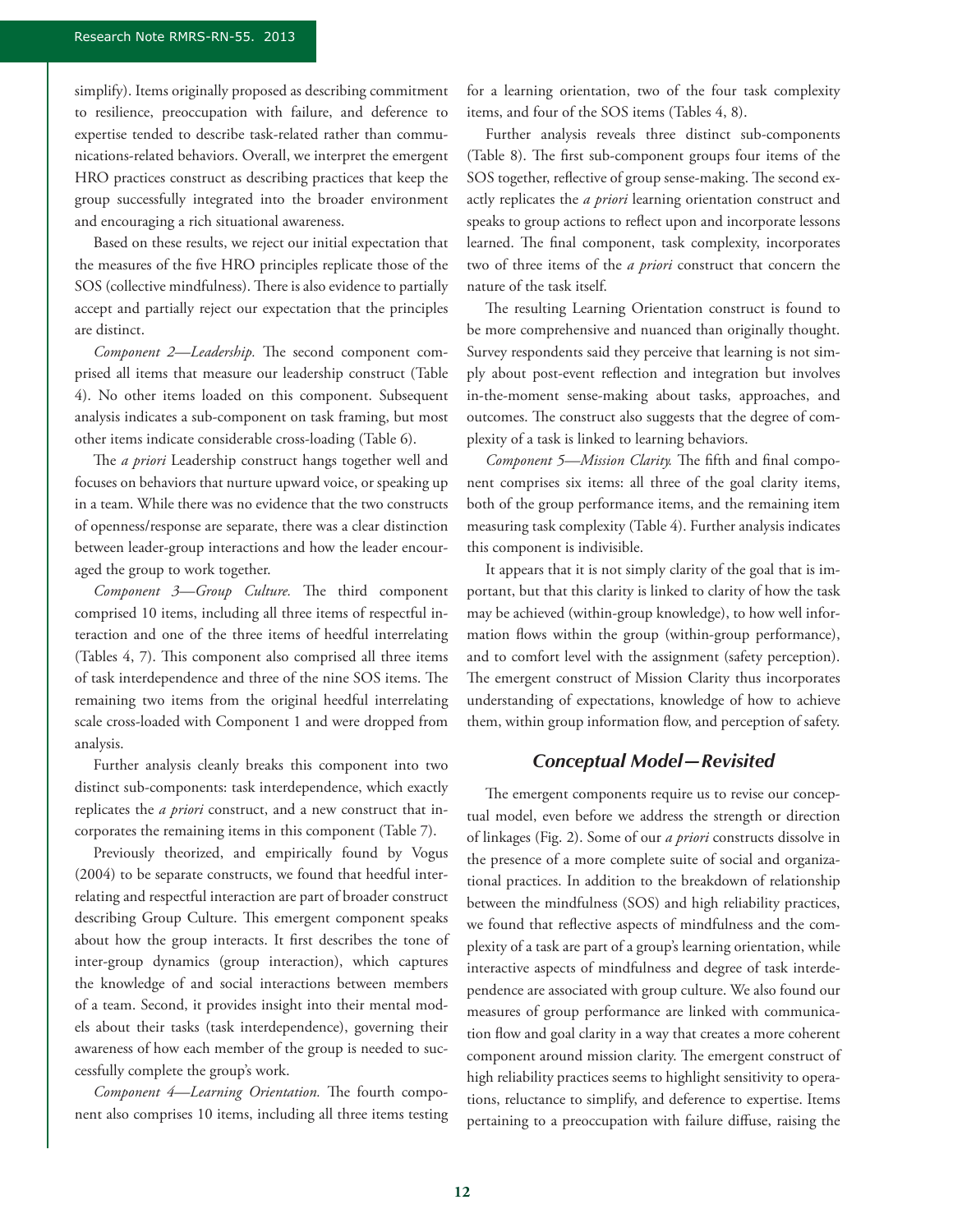#### **Table 6—**Rotated component matrix for Component 2-Leadership showing *a priori* construct.

|                            |                                                                                                       |      | Component |
|----------------------------|-------------------------------------------------------------------------------------------------------|------|-----------|
| A priori construct         | Survey item                                                                                           |      | 2         |
| <b>LEADER</b> Task Framing | My boss told us that our task required us to work well together.                                      | .814 |           |
| <b>LEADER Task Framing</b> | My boss told us to pay attention to one another's input or ideas.                                     | .811 |           |
| <b>LEADER</b> Task Framing | My boss stated that he/she was confident in our group's ability to do the work.                       | .637 |           |
| <b>LEADER Openness</b>     | My boss actively encouraged subordinates to question decisions that didn't<br>make sense to them.     | .586 | .528      |
| <b>LEADER Response</b>     | My boss responded defensively to feedback from others.                                                |      | .776      |
| <b>LEADER Response</b>     | REV_My boss rejected or ignored input from others.*                                                   |      | .761      |
| <b>LEADER Response</b>     | My boss actively listened when different views were presented.                                        | .483 | .704      |
| <b>LEADER Response</b>     | My boss listened to the less experienced members of my group when they<br>brought up ideas or issues. | .463 | .642      |
| <b>LEADER Openness</b>     | My boss encouraged people to bring up potential problems.                                             | .553 | .609      |
| <b>LEADER Openness</b>     | My boss actively sought input from a broad range of folks when making decisions.                      | .503 | .567      |

Extraction Method: Principal Component Analysis. Rotation Method: Varimax with Kaiser Normalization. Rotation converged in 3 iterations. \* Reverse-scored.

|                       |                                                                                                                     | Component |      |
|-----------------------|---------------------------------------------------------------------------------------------------------------------|-----------|------|
| A priori construct    | <b>Survey item</b>                                                                                                  |           | 2    |
| <b>RESPECT INTRXN</b> | The individuals I worked with were trustworthy.                                                                     | .843      |      |
| <b>RESPECT INTRXN</b> | People showed a great deal of respect for each other.                                                               | .792      |      |
| <b>RESPECT INTRXN</b> | We honestly reported what we perceived to each other.                                                               | .714      |      |
| <b>HEED INTERRELN</b> | We actively looked out for one another.                                                                             | .702      |      |
| <b>MINDEULNESS</b>    | We had a good understanding of each other's talents and skills.                                                     | .627      |      |
| <b>MINDFULNESS</b>    | We took advantage of the unique skills of our colleagues, when attempting to<br>solve a problem.                    | .567      |      |
| <b>MINDFULNESS</b>    | We spent time identifying activities that we did not want to go wrong.                                              | .539      |      |
| <b>TASK INTERDEP</b>  | The way each person performed their work had a significant impact on how others<br>were able to perform their work. |           | .816 |
| <b>TASK INTERDEP</b>  | Each person's performance was dependent on other's performing well.                                                 |           | .761 |
| <b>TASK INTERDEP</b>  | Achieving our objectives required close coordination within our group.                                              |           | .683 |

**Table 7—**Rotated component matrix for Component 3–Group Culture showing *a priori* construct.

Extraction Method: Principal Component Analysis. Rotation Method: Varimax with Kaiser Normalization. Rotation converged in 3 iterations.

**Table 8—**Rotated component matrix for Component 4–Learning Orientation with *a priori* construct.

|                     | Survey item                                                                                                       |      |      | Component |  |  |
|---------------------|-------------------------------------------------------------------------------------------------------------------|------|------|-----------|--|--|
| A priori construct  |                                                                                                                   |      |      | 3         |  |  |
| <b>MINDFULNESS</b>  | When errors did happen, we discussed how we could have prevented them.                                            | .771 |      |           |  |  |
| <b>MINDFULNESS</b>  | We discussed alternatives as to how to go about our work activities.                                              | .749 |      |           |  |  |
| <b>MINDFULNESS</b>  | We discussed what to look out for, when giving reports to new teams or units.                                     | .730 |      |           |  |  |
| <b>MINDFULNESS</b>  | We talked about mistakes and ways to learn from them.                                                             | .727 |      |           |  |  |
| <b>LEARNING</b>     | After the fire, we discussed what we learned.                                                                     |      | .868 |           |  |  |
| <b>LEARNING</b>     | After the fire, we discussed whether there were ways we could have predicted or<br>prevented problems that arose. |      | .852 |           |  |  |
| <b>LEARNING</b>     | Changes to procedures were recommended as a result of what we learned from our<br>experiences on this incident.   |      | .655 |           |  |  |
| <b>TASK COMPLEX</b> | The tasks we were involved with required a broad range of skills and functions.                                   |      |      | .840      |  |  |
| <b>TASK COMPLEX</b> | The tasks we were involved with were quite complex.                                                               |      |      | .832      |  |  |

Extraction Method: Principal Component Analysis. Rotation Method: Varimax with Kaiser Normalization. Rotation converged in 5 iterations.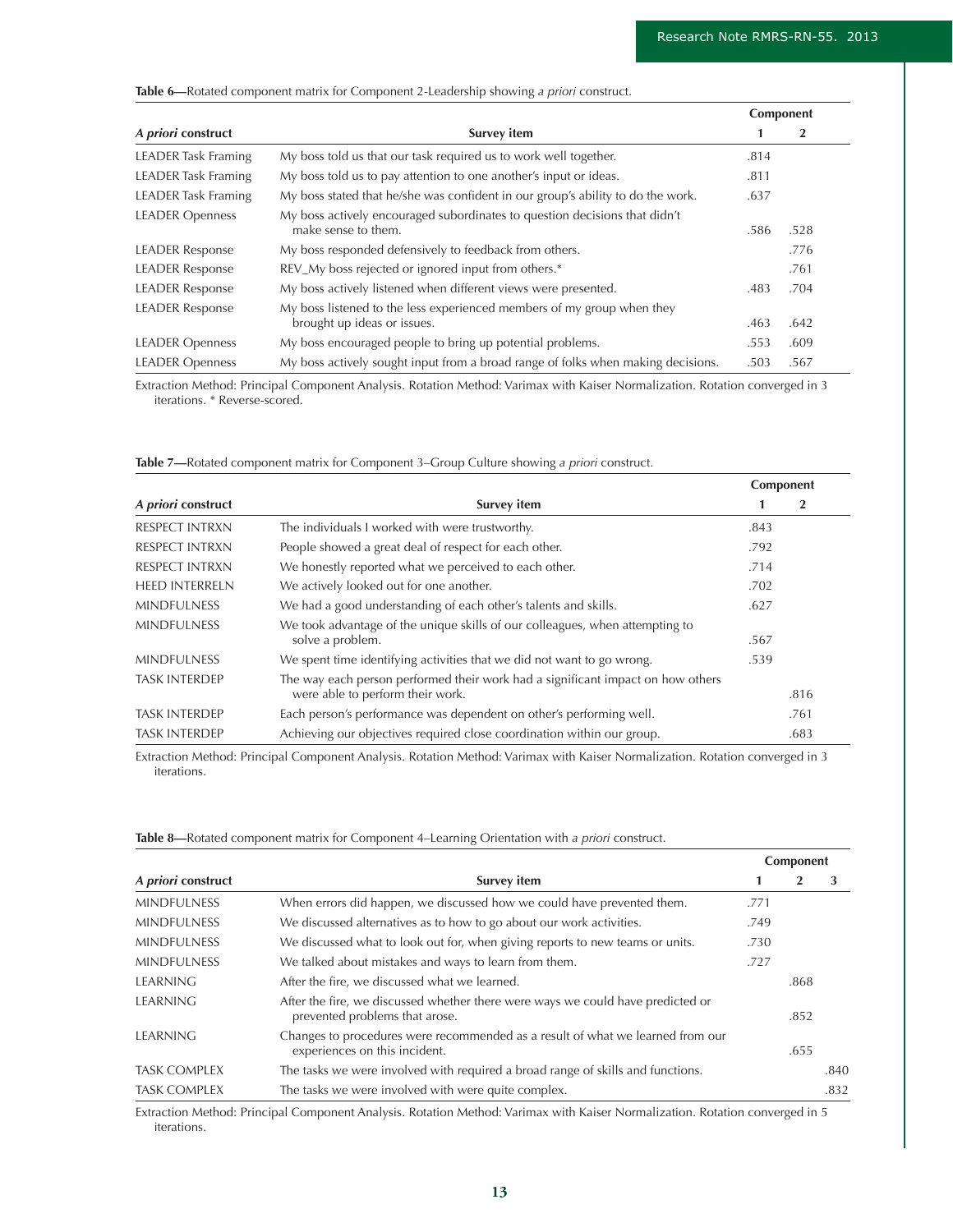

**Figure 2—**Constructs and sub-constructs as they appear in the Federal wildland fire community.

question of whether this is a strength or a weakness. Items related to commitment to resilience cross-load with (that is, relate to) both sensitivity to operations and reluctance to simplify, indicating a practical link.

## *Implications and Next Steps for HRO and Safety Culture in the Wildland Fire Community*

Our findings suggest that the Federal wildland fire community currently functions in ways that support and extend prior theorizing about high reliability.

In the Introduction, we posited that wildland fire appeared to have structural, risk, and safety characteristics of highly reliable and reliability-seeking organizations (Vogus and Welbourne 2003) as well as holistic and decomposable organizations (for example, Schulman 1993; Klein and others 1995). Our statistical results support this. Results point to some suites of behaviors that seek to build internal group functioning and performance (Leadership, Group Culture, Learning Orientation, and some HRO Practices), which are attributes of both decomposable and reliability-seeking organizations. Others function to build and maintain connection to the broader system through communication (other HRO Practices and Mission Clarity), which are attributes of holistic and high reliability organizations. Attributes of the latter seek to achieve and maintain alignment with the broader mission and place a premium on alignment to ensure human safety; attributes of the former build strong, curious groups that foster learning and resiliency. Given that the wildland fire community places considerable responsibility for safety on individuals in local units, the presence of both of these features is reassuring.

These findings allow us to see the previously separate organizational spectrums and types in a single, broader frame—one that includes both formal and informal structures. Results also expand insight into how theoretically related formal and informal organizational behaviors interact with the classic behaviors and practices of high reliability. Although not providing results as to the connection between constructs (see Black and McBride 2013; Jahn and Black in prep.), by looking at the specific groupings within each construct, we gain insight into how high reliability practices are related to organizational learning, leadership, and human resource practices. In particular, for both theoretical and practical purposes, it now appears necessary to:

- • consider the perceived level of task interdependence as part of the structure of group culture;
- recognize the distinct but complementary role of supervisory behaviors to model openness and help the group recognize its interrelatedness;
- acknowledge that team learning is more than simply engaging in post-incident practices but also includes inthe-moment practices to puzzle through, and the team is integrally linked to the complexity of the task it faces;
- recognize that perceptions of group performance may or may not be an outcome, but they are certainly linked to how clear and comfortable a group is with its assignment and in the wildland fire community;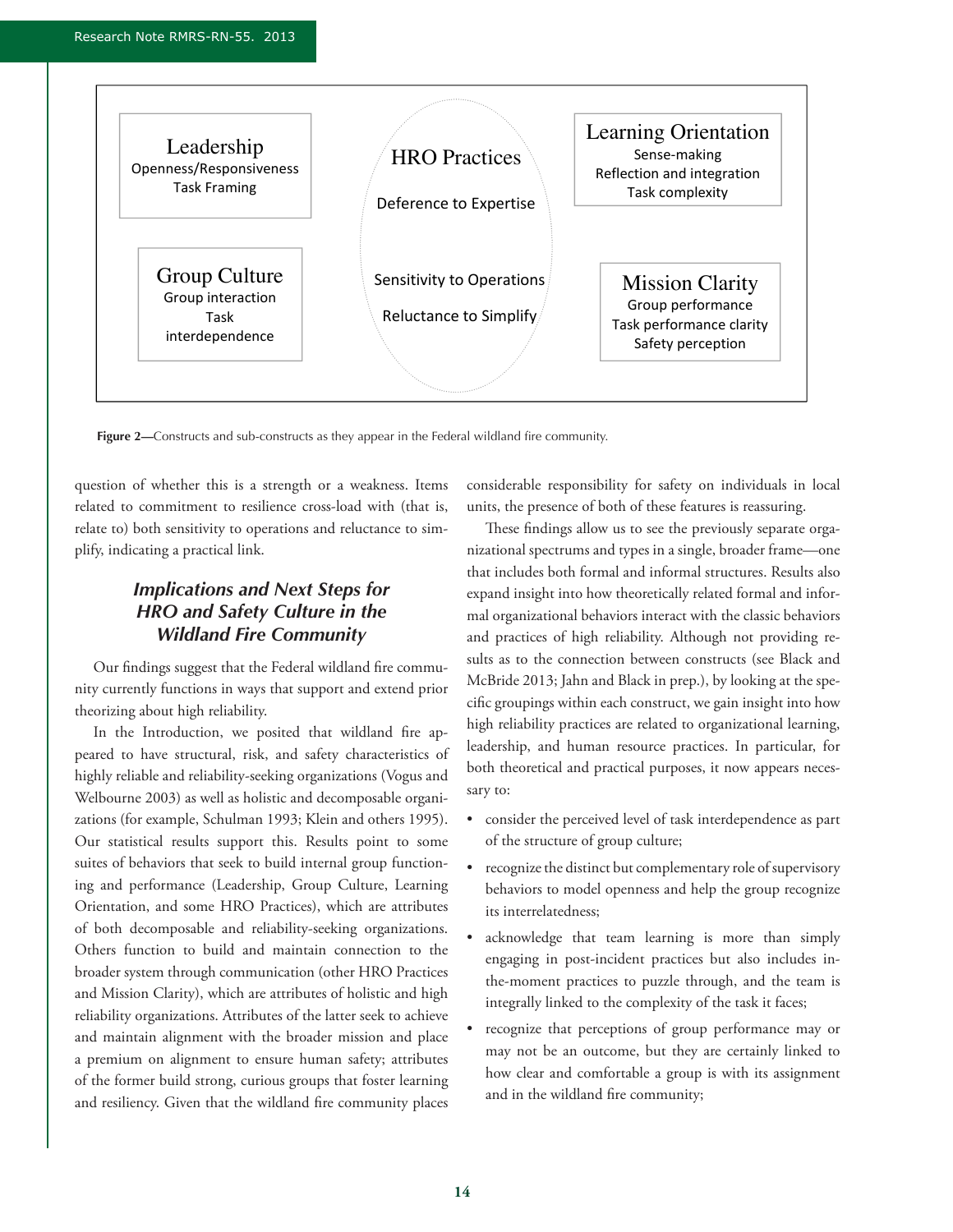• explore the suggestion that sensitivity to operations, a reluctance to simplify, and deference to expertise are the most readily visible and distinguishable principles of high reliability.

Finally, results raise theoretical and practical questions about how these components relate structurally to each other and whether the relationships are stable across the entire system or among different hierarchical or functional sub-systems. Such information will further illuminate this relationship between holistic/decomposable structures and will likely provide some insight as to how these two types might successfully transition and interact. We will also explore further the relative weighting of high reliability/reliability seeking practices in this system. Future research is necessary into the linkages between these structures, their sub-components, and performance.

Further inquiry into how this community engages in a preoccupation with failure and commitment to resilience is also warranted. Our finding that these attributes are scattered among the components as opposed to grouping together raises the question of whether these are strengths of the system or cause for concern. In new work, we explore these questions (Jahn and Black, in prep).

## **Acknowledgments**

We are indebted to Drs. Kathleen Sutcliffe and Michelle Barton who were instrumental in the development of the study and survey instrument and provided critical reviews. We also thank Dr. Alexis Lewis, Dr. Jody Jahn, and Mike DeGrosky for critical reviews. Funding provided by National Fire Plan.

## **References**

- Baker, D.P., Day, R. and E. Salas. 2006. Teamwork as an essential component of high-reliability organizations. Health Services Research, 41(4): 1576-1598.
- Barton, M. and K.M. Sutcliffe. 2008. Mindfulness as an organizational capability: evidence from wildland firefighting. Revue Für Postheroisches Management/Heft, 3: 24-35.
- Barton, M. and K.M. Sutcliffe. 2009. Overcoming dysfunctional momentum: organizational safety as a social achievement. Human Relations, 62(9): 1327-1356.
- Black, A.E. and B.B. McBride. 2013. Safety climate in the US federal wildland fire management community: influences of organizational, environmental and individual

characteristics. International Journal of Wildland Fire, Published on-line May 6, 2013. doi

- Bourrier, M. 1996. Organizing maintenance work at two nuclear power plants. Journal of Contingencies and Crisis Management, 4: 104-112.
- Campbell, D.T. 1990. Asch's moral epistemology for socially shared knowledge. Pp. 39-52 In Irwin Rock (Ed.), The Legacy of Solomon Asch: Essays in Cognition and Social Psychology. Hillsdale, NJ: Erlbaum.
- Carroll, J.S. and J.W. Rudolph. 2006. Design of high reliability organizations in health care. Quality and Safety in Health Care, 15(suppl 1): i4-i9.
- Dether, D. and A.E. Black. 2006. Learning from escaped prescribed fires—lessons for high reliability. Fire Management Today, 66(4): 50-56.
- Edmondson, A. 1999. Psychological safety and learning behavior in work teams. Administrative. Science Quarterly, 44: 350-383.
- Ericksen, J. and L. Dyer. 2004. Toward a strategic human resource management model of high reliability organization performance. Working Paper no. 04-02. Center for Advanced Human Resource Studies; Corenell University, School of Industrial and Labor Relations. Working Paper Series: 36 p.
- Field, A. 2009. Understanding Statistics Using SPSS. Thousand Oaks, CA: Sage Publications, Inc.
- Garvin, D. 1993. Building learning organizations. Harvard Business Review, 71(4): 78-91.
- Hair, J.F., Anderson, R.E., Tatham, R.L. and W.C. Black. 1998. Multivariate Data Analysis (5th ed.). Upper Saddle River, NJ: Prentice Hall.
- Hopkins, A. 2007. The problem of defining high reliability organizations. Working paper no. 51. National Research Centre for Occupational Health and Safety Regulation. The Australian National University, Canberra, ACT. 15 p.
- Jahn, J., and A.E. Black. In prep. Integrating structure and action approaches to high reliability to derive a more complex theory. (note: now submitted)
- Keller, P. (Ed.) 2004. Managing the unexpected in prescribed fire and fire use operations: a workshop on the High Reliability Organization. RMRS-GTR-137. Fort Collins, CO: U.S. Department of Agriculture, Forest Service, Rocky Mountain Research Station. 73 p.
- Klein, R.L., Bigley, G.A. and K.H. Roberts. 1995. Organizational culture in high reliability organizations: an extension. Human Relations, 48: 771-793.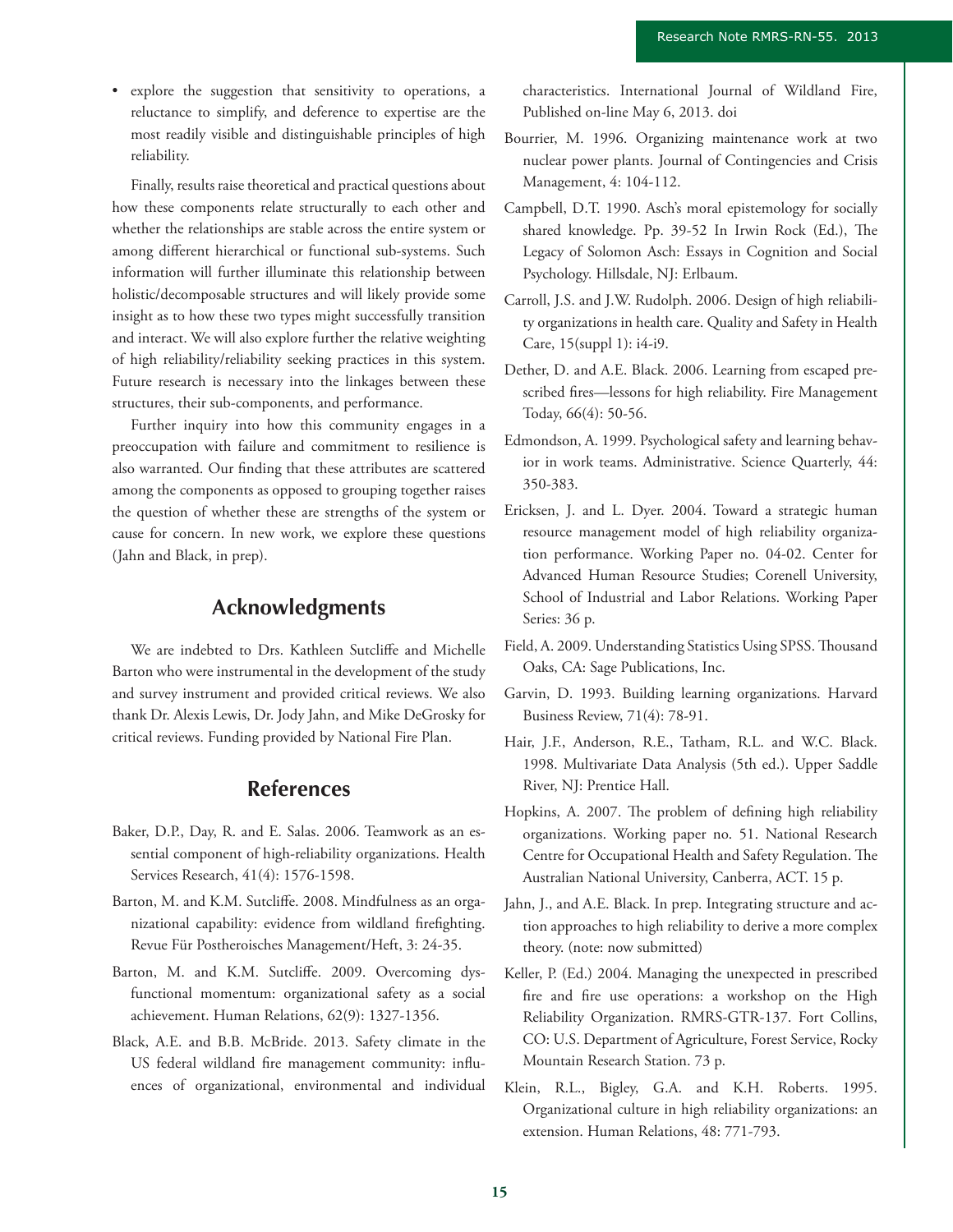- Knotek, K. and A.E. Watson. 2006. Organizational characteristics that contribute to success in engaging the public to accomplish fuels management in the wildnerness/nonwilderness interface. Pp. 703-713 In Andrews, P.L. and B.W. Butler (Comps.), Fuels Management—how to measure success conference proceedings. Proc. RMRS-P-41. Fort Collins, CO: US. Department of Agriculture, Forest Service, Rocky Mountain Research Station.
- LaPorte, T.R. 1988. The United States air traffic system: increasing reliability in the midst of rapid growth. Pp: 215- 244 In R. Mayntz and T. Hughes (Eds.), The Development of Large Scale Technical Systems. Boulder: Westview Press.
- Lessons Learned Center. 2008. The first basic teaching guide for introducing high reliability organizing to the wildland fire community: from field to line officers. March 2008. Wildland Fire Lessons Learned Center. Available: http:// wildfirelessons.net/documents/HRO\_Teaching\_Guide\_final\_0520.pdf.
- Marcus, A. 1995. Managing with danger. Industrial and Environmental Crisis Quarterly, 9: 139-52.
- Putnam, Ted. 1995. Findings from the wildland firefighters human factors workshop. Improving wildland firefighter performance under stressful, risky conditions: toward better decisions on the fireline and more resilient organizations. 12-16 June 1995; Missoula, MT. Missoula, MT: U.S. Department of Agriculture, Forest Service, Missoula Technology and Development Center. Available: http:// fsweb.mtdc.wo.fs.fed.us [July 6, 2007].
- Roberts, K. 1990. Some characteristics of one type of high reliability organization. Organization Science, 2: 160-176.
- Rochlin, G.I., LaPorte, T. and K. Roberts. 1987. The self-designing high reliability organization: aircraft carrier flight operation at sea. Naval War College Review, 40: 76-90.
- Schulman, P.R. 1993. The analysis of high reliability organizations: a comparative framework. Pp. 33-35 In K.H Roberts (Ed.), New challenges to understanding organizations. Old Tappan, NJ: Macmillan.
- Senge, P.M. 1990. The Fifth Discipline: The Art and Practice of the Learning Organization. New York: Random House. 424p.
- Sutcliffe, K.M. 2011. High reliability organizations (HROs). Best Practice and Clinical Anaethesiology, 25: 133-144.
- Tabachnick, B.G. and L.S. Fidell. 2001. Using Multivariate Statistics (4th ed.). Boston: Allyn & Bacon.
- Thomas, D.A., Black, A.E., Dether, D., Hetts, K. and M. Dueitt. 2007. The jungle prescribed fire review: an experiment in learning. U.S. Department of Agriculture, Forest Service. Available: http://wildfirelessons.net.
- Vaughan, D. 1996. The Challenger Launch Decision: Risky Technology, Culture, and Deviance at NASA. Chicago: University of Chicago Press.
- Vogus, T. 2004. In search of mechanisms: how do HR practices affect organizational performance? Dissertation. University of Michigan, Ann Arbor.
- Vogus, T.J. and K.M. Sutcliffe. 2007a. The Safety Organizing Scale: development and validation of a behavioral measure of safety culture in hospital nursing units. Medical Care, 45: 46-54.
- Vogus, T.J. and K.M. Sutcliffe. 2007b.The impact of safety organizing, trusted leadership, and care pathways on reported medication errors in hospital nursing units. Medical Care, 45: 997-1002.
- Vogus, T.J. and K.M. Sutcliffe. 2012. Organizational mindfulness and mindful organizing: a reconciliation and path forward. Academy of Management Learning & Education, 11(4): 722-735.
- Vogus, T.J. and T.M. Welbourne. 2003. Structuring for high reliability: HR practices and mindful processes in reliabilityseeking organizations. Journal of Organizational Behavior, 24: 877-903.
- Weick, K.E. 1993. The collapse of sense-making in organizations: the Mann Gulch disaster. Administrative Science Quarterly, 38: 628-652.
- Weick, K.E. 1995. South Canyon revisited: lessons from high reliability organizations. Wildfire, 4(4): 54-68.
- Weick, K.E. 2011. Organizing for transient reliability: the production of dynamic non-events. Journal of Contingencies and Crisis Management, 19(1): 21-27.
- Weick, K.E. and K. Roberts. 1993. Collective mind in organizations: heedful interrelating on flight decks. Administrative Science Quarterly, 38: 357-381.
- Weick, K.E. and K.M. Sutcliffe. 2001. Managing the Unexpected: Assuring High Performance in An Age of Complexity. University of Michigan Pressing Problem Series. San Francisco: Jossey-Bass.
- Weick, K.E. and K.M. Sutcliffe. 2007. Managing the Unexpected: Resilient Performance in An Age of Uncertainty (2nd ed.). University of Michigan Pressing Problem Series. San Francisco: Jossey-Bass.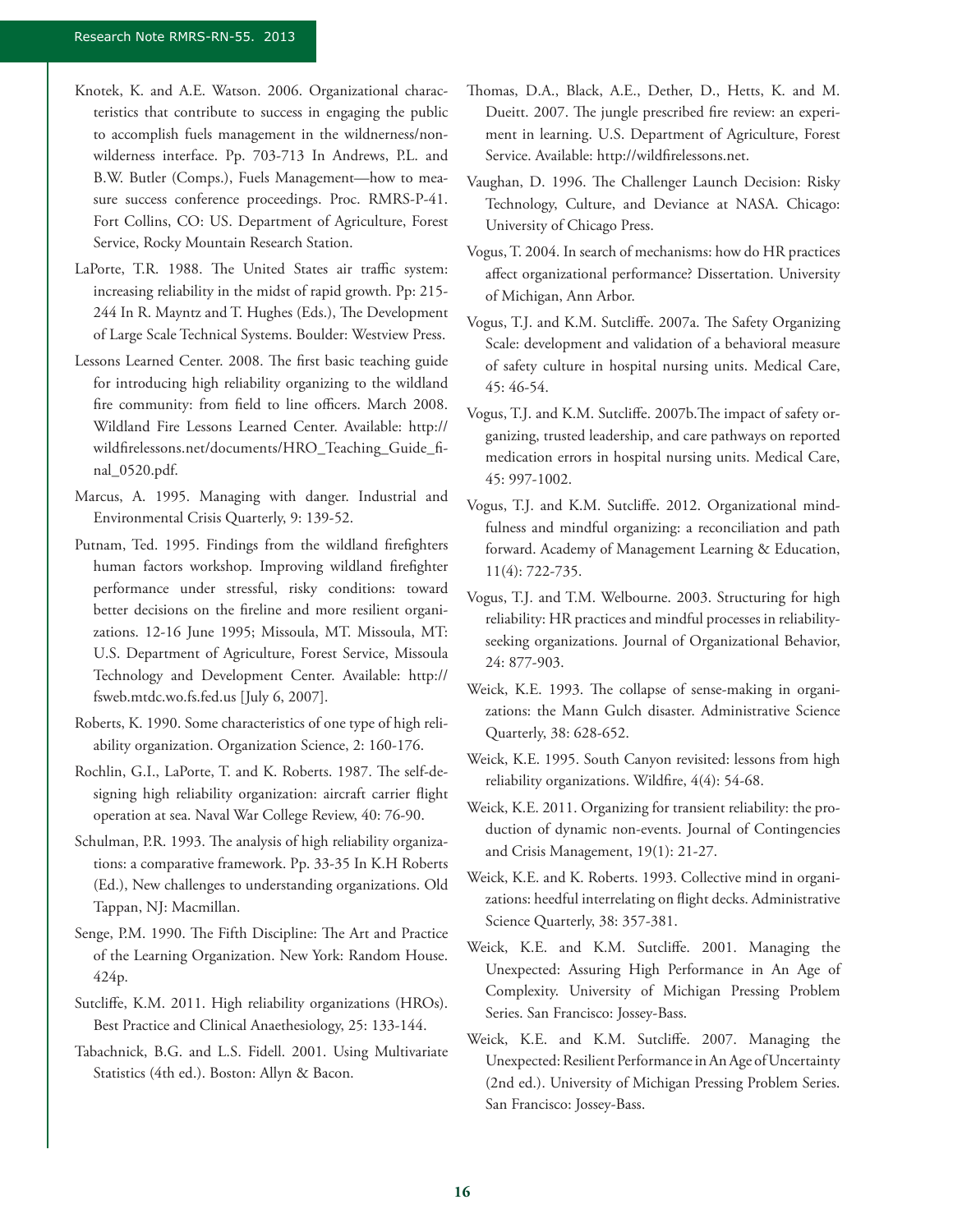- Weick, K.E., Sutcliffe, K.M. and D. Obstfeld. 1999. Organizing for high reliability: Processes of collective mindfulness. Pp. 81-124 In R. Sutton and B. Staw (Eds.), Research in Organizational Behavior, 81-124. Greenwich, CT: JAI.
- Wilson, K.A., Burke, C.S., Priest, H.A. and E. Salas. 2005. Promoting health care safety through training high reliability teams. Safety in Health Care, 14: 303-309.
- Yang, B., Watkins, K.E. and V. J. Marsick. 2004. The construct of the learning organization: Dimensions, measurement, and validation. Human Resource Development Quarterly, 15(1): 31-55.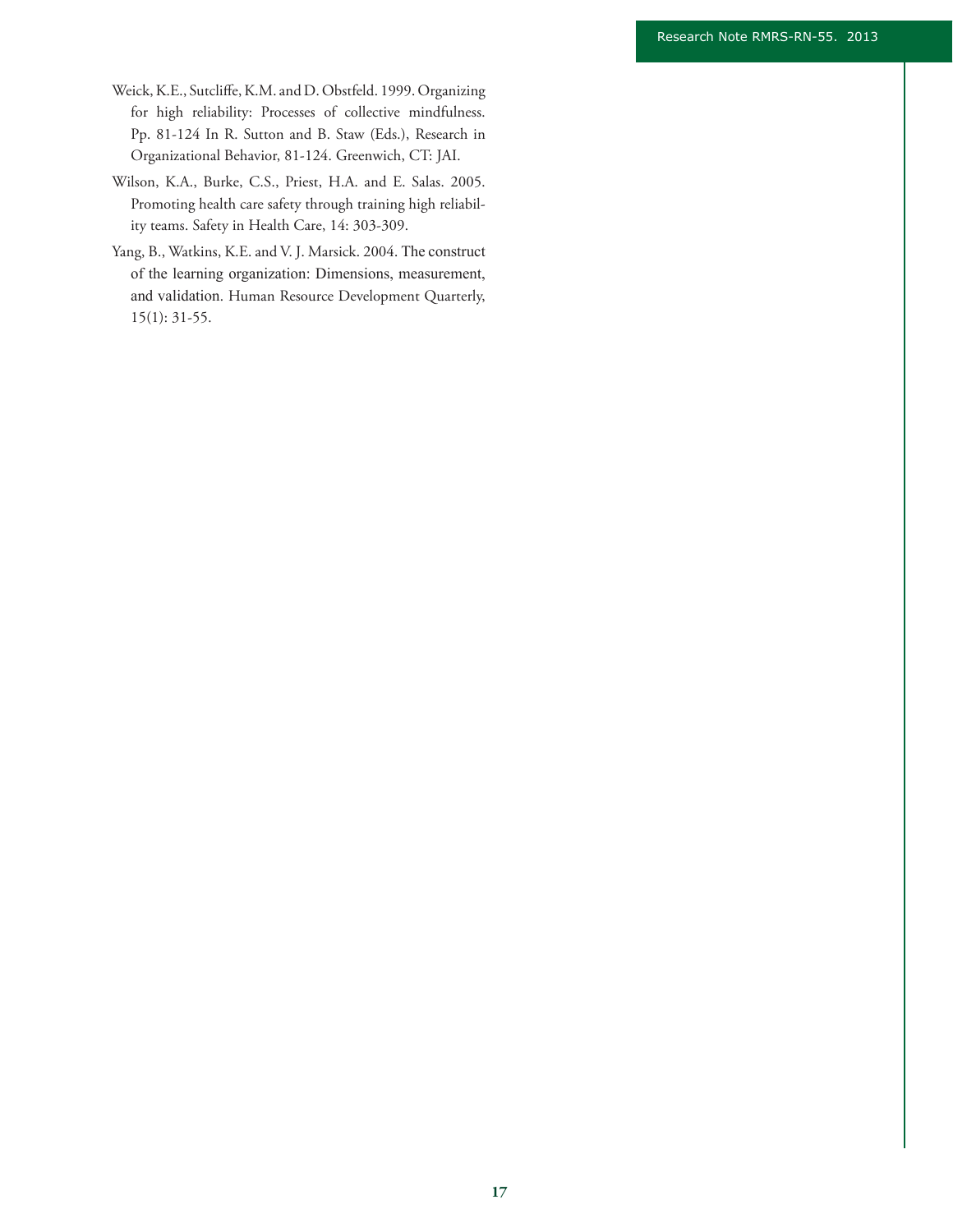You may order additional copies of this publication by sending your mailing information in label form through one of the following media. Please specify the publication title and series number.

#### **Publishing Services**

**Telephone** (970) 498-1392<br>**FAX** (970) 498-1122 **FAX** (970) 498-1122<br>**E-mail** rschneider@fs.fe **E-mail** rschneider@fs.fed.us<br>Web site http://www.fs.fed.us/r Web site http://www.fs.fed.us/rm/publications<br>
Mailing address Publications Distribution Publications Distribution Rocky Mountain Research Station 240 West Prospect Road Fort Collins, CO 80526